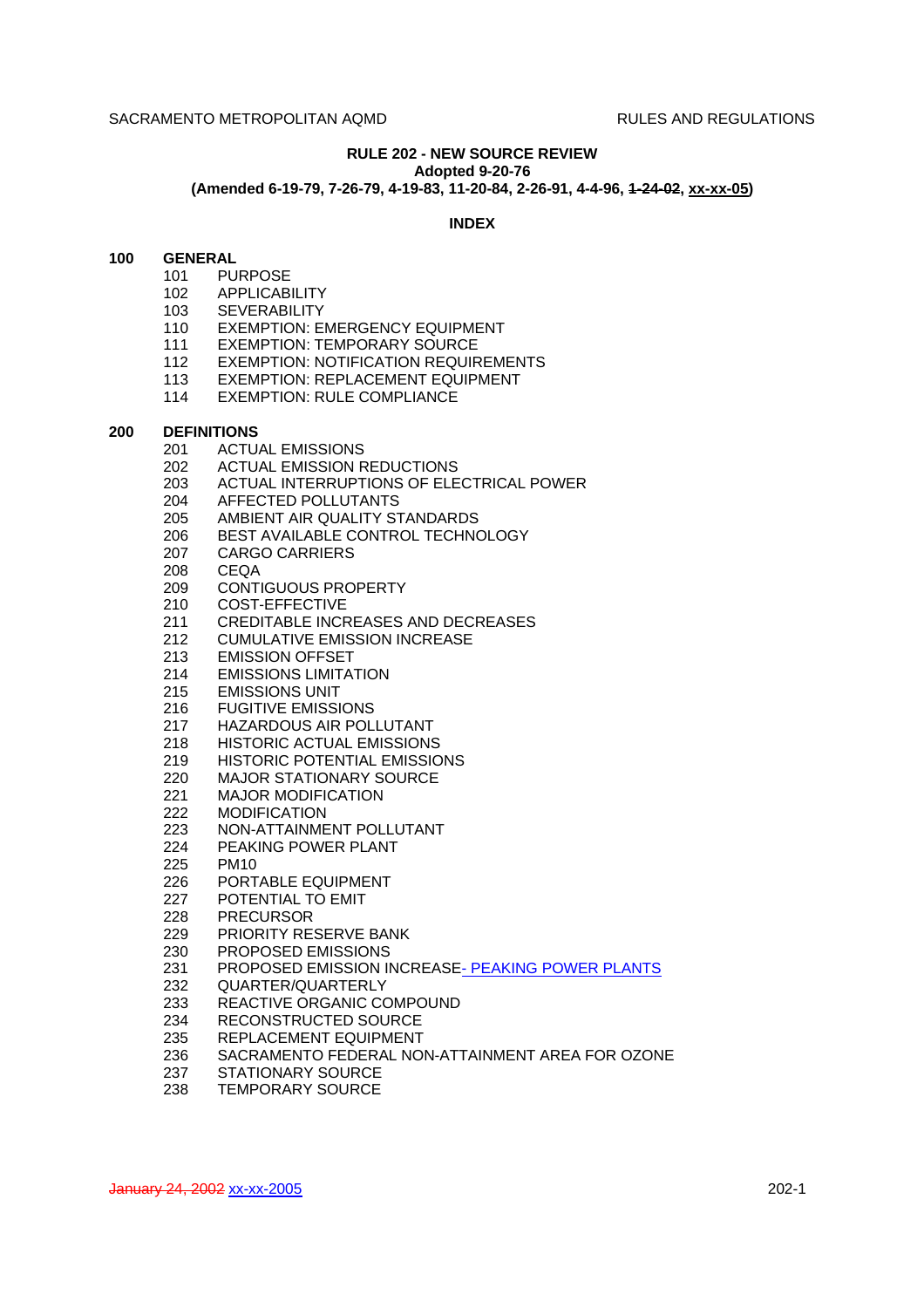# **300 STANDARDS**

- 301 BEST AVAILABLE CONTROL TECHNOLOGY
- 302 EMISSION OFFSET REQUIREMENTS, GENERAL
- 303 LOCATION OF EMISSION OFFSETS AND EMISSION OFFSET RATIOS
- 304 INTERPOLLUTANT EMISSION OFFSETS
- 305 AMBIENT AIR QUALITY STANDARDS
- 306 DENIAL, FAILURE TO MEET STANDARDS
- 307 DENIAL, FAILURE TO MEET CEQA

# **400 ADMINISTRATIVE REQUIREMENTS**

- 401 ALTERNATIVE SITING
	- 402 COMPLETE APPLICATION
	- 403 AIR QUALITY MODELS
	- 404 ENHANCED NEW SOURCE REVIEW
	- 405 PRELIMINARY DECISION
	- 406 PUBLICATION AND PUBLIC COMMENT
	- 407 PUBLIC INSPECTION
	- 408 SUBMITTAL OF BACT DETERMINATIONS
	- 409 AUTHORITY TO CONSTRUCT, FINAL ACTION
	- 410 REQUIREMENTS, AUTHORITY TO CONSTRUCT AND PERMIT TO OPERATE
	- 411 ISSUANCE, PERMIT TO OPERATE
	- 412 REGULATIONS IN FORCE GOVERN
	- 413 CALCULATION OF EMISSIONS FOR BACT TRIGGER LEVELS
	- 414 CALCULATION OF EMISSION OFFSET TRIGGERS FOR ROC AND NOx
	- 415 CALCULATION OF EMISSION OFFSET TRIGGERS FOR SOX, PM10 AND CO
	- 416 CALCULATION OF POUNDS PER DAY EMISSION OFFSET TRIGGERS FOR PEAKING POWER PLANTS
	- 417 CALCULATION OF EMISSION OFFSETS REQUIRED FOR ROC AND NOx
	- 418 CALCULATION OF EMISSION OFFSETS REQUIRED FOR SOX, PM10 AND CO
	- 419 NOTIFICATION OF EMISSIONS FOR NOTIFICATION TRIGGERS
	- 420 POWER PLANTS

# **500 MONITORING AND RECORDS (NOT APPLICABLE)**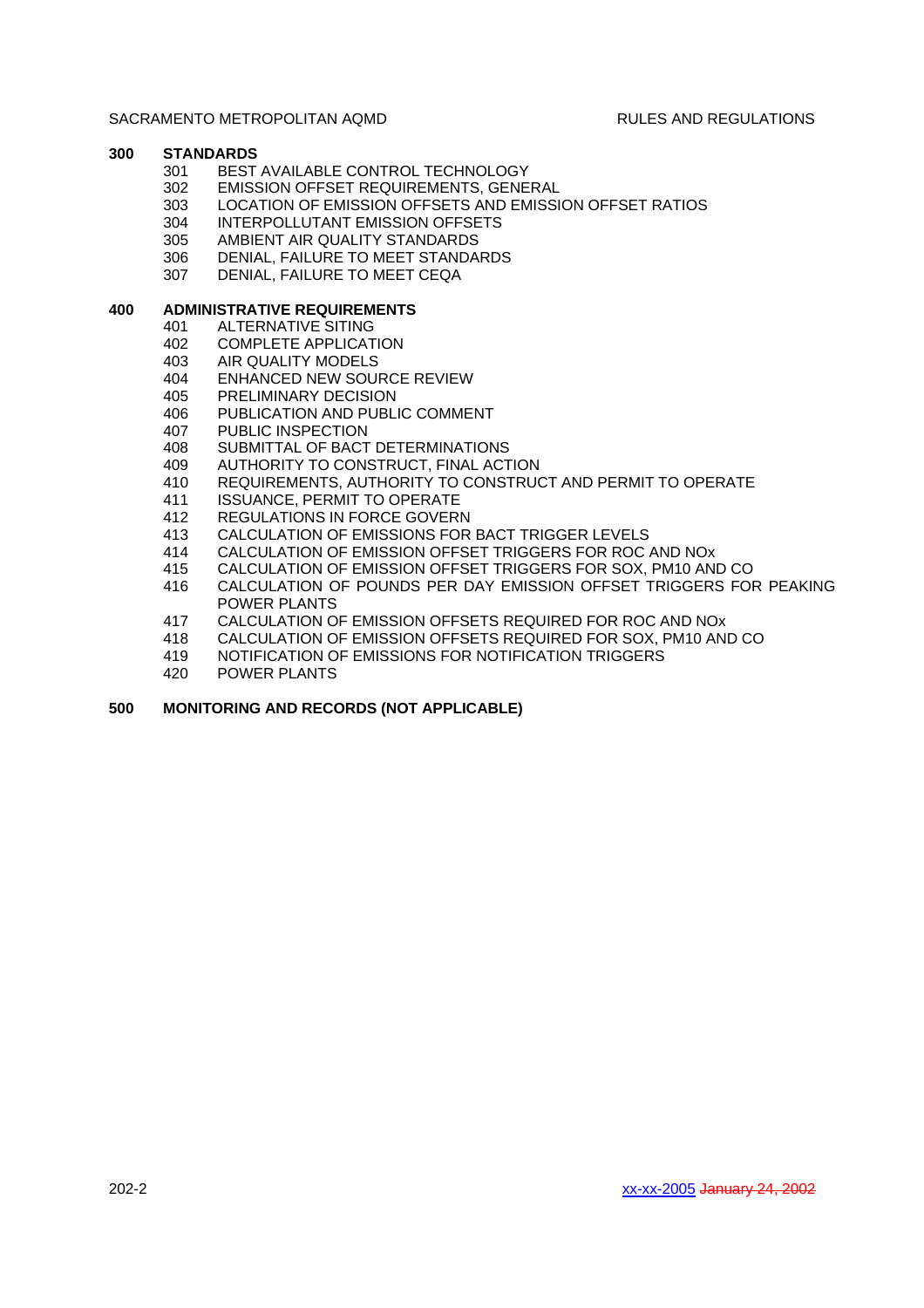#### 100 **GENERAL**

101 **PURPOSE:** The purpose of this rule is to provide for the review of new and modified stationary air pollution sources and to provide mechanisms, including emission offsets, by which authorities to construct such sources may be granted without interfering with the attainment or maintenance of ambient air quality standards.

A facility in possession of a valid Title V Operating Permit issued pursuant to Rule 207, TITLE V - FEDERAL OPERATING PERMIT PROGRAM, seeking a permit for a new emissions unit or a modified emissions unit which qualifies as a significant Title V modification, may choose to have their permit reviewed through an Enhanced New Source Review process, thereby meeting all the procedural requirements specified in Sections 401 through 408 of Rule 207, TITLE V - FEDERAL OPERATING PERMIT PROGRAM and the compliance requirements in Section 305 of Rule 207, TITLE V - FEDERAL OPERATING PERMIT PROGRAM. The Title V Operating Permit would then be amended administratively to reflect this permitting action.

102 **APPLICABILITY**: This rule shall apply to all new stationary sources and emissions units and all modifications to existing stationary sources and emissions units which are subject to Rule 201, GENERAL PERMIT REQUIREMENTS, except as provided in Section 220, and which, after construction or modification, emit or may emit any affected pollutants. This rule shall not apply to prescribed burning of forest, agriculture or range land, road construction or any other nonstationary source common to timber harvesting or agricultural practices. This Section 102 shall not be used to exempt any stationary source or modification, which would be subject to review under US Environmental Protection Agency regulations, from permit requirements.

The Enhanced New Source Review process applies only to facilities in possession of a valid Title V Operating Permit issued pursuant to Rule 207, TITLE V - FEDERAL OPERATING PERMIT PROGRAM, which are installing a new emissions unit or performing a significant Title V modification as defined in Section 233 of Rule 207, TITLE V - FEDERAL OPERATING PERMIT PROGRAM, and which have specifically requested in writing, in the permit application package, to have the application reviewed pursuant to the Enhanced New Source Review process.

- 103 **SEVERABILITY**: If a court of competent jurisdiction issues an order that any provision of this rule is invalid, it is the intent of the Board of Directors of the District that other provisions of this rule remain in full force and affect to the extent allowed by law.
- 110 **EXEMPTION: EMERGENCY EQUIPMENT:** The Air Pollution Control Officer shall exempt an emissions unit from the requirements of Sections 302 and 303, if it would provide emergency electrical power, emergency water pumping for flood control or fire fighting, emergency potable water pumping, or emergency sewage pumping provided the following requirements are met.<br>110.1 Operation for maintenance purposes shall be limited to 100 hours per vear, and such
	- Operation for maintenance purposes shall be limited to 100 hours per year, and such maintenance shall be scheduled in cooperation with the District so as to limit air quality impact, and
	- 110.2 Operation of the equipment shall be limited to a total of 200 hours per year, and
	- 110.3 Operation of the equipment shall not be for supplying power to a serving utility for distribution on the grid, and
	- 110.4 Operation for other than maintenance purposes shall be limited to actual interruptions of electrical power by the serving utility, emergency water pumping for flood control or fire fighting, emergency potable water pumping, or emergency sewage pumping, or
	- 110.5 Operation for other than maintenance purposes shall be limited to maintaining the safety and preserving the integrity of nuclear power generating systems.
- 111 **EXEMPTION: TEMPORARY SOURCE:** The Air Pollution Control Officer shall exempt an emissions unit from the requirements of Sections 302 and 303, if it is a temporary source and is not a major stationary source or major modification or is not located at a major stationary source.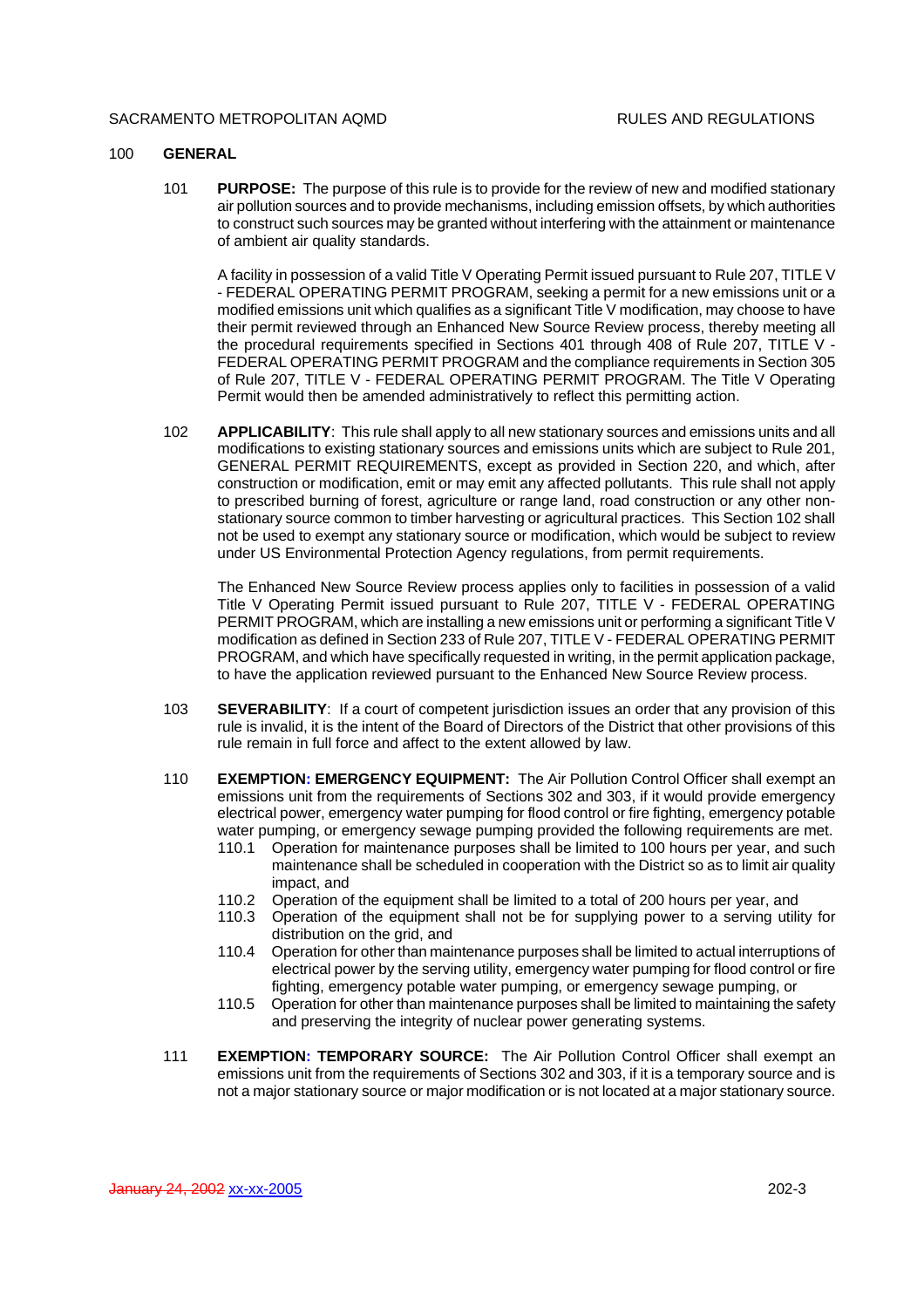112 **EXEMPTION: NOTIFICATION REQUIREMENTS:** Except for applications reviewed under the Enhanced New Source Review process pursuant to Section 404, the requirements of Sections 405, 406, 407, and 409.2 relating to notification, publication, and public inspection of Preliminary Decisions; and notification, publication, and public inspection of Final Action shall not apply if the application is for any new or modified emissions unit where the combined potential to emit from all new or modified emissions units at the stationary source, which are covered by the application for such Authority to Construct(s), would have an increase in potential to emit as defined in Section 419 of less than those amounts listed below. This exemption does not apply if the application is for any new or modified emissions unit where emission offsets are required pursuant to Section 302.

| <b>Pollutant</b>           | Pounds per quarter |
|----------------------------|--------------------|
| Reactive organic compounds | 7,500 5,000        |
| Nitrogen oxides            | 7,500 5,000        |
| Sulfur oxides              | 13,650             |
| <b>PM10</b>                | 7.500              |
| Carbon monoxide            | 49.500             |

- 113 **EXEMPTION: REPLACEMENT EQUIPMENT:** The requirements of Sections 302 and 303 shall not apply to replacement equipment.
- 114 **EXEMPTION: RULE COMPLIANCE:** The requirements of Sections 302 and 303 shall not apply to modifications necessary to comply with standards contained in Regulation 4, PROHIBITIONS, or in the State Implementation Plan. Where more than one compliance option is allowed, then this exemption only applies to the emissions resulting from the least emissive option. The incremental emissions difference between the least emissive option and the selected option must comply with Sections 302 and 303. This exemption shall not apply to modifications in production rate, hours of operation, or other changes or additions to existing equipment not necessary for compliance with standards contained in District Regulation 4, PROHIBITIONS, or in the State Implementation Plan. This exemption also does not apply if the modifications for compliance with standards contained in Regulation 4, PROHIBITIONS, or the State Implementation Plan are significant modifications under the United States Environmental Protection Agency regulations promulgated pursuant to Title I of the Federal Clean Air Act, including 40 CFR Parts 51 and 52.
- 200 **DEFINITIONS**: Unless otherwise defined below, the terms in this rule are defined in Rule 201, GENERAL PERMIT REQUIREMENTS, Rule 204, EMISSION REDUCTION CREDITS, and Rule 207, TITLE V - FEDERAL OPERATING PERMIT PROGRAM.
	- 201 **ACTUAL EMISSIONS:** Measured or estimated emissions which most accurately represent the emissions from an emissions unit.
	- 202 **ACTUAL EMISSIONS REDUCTIONS:** Reductions of historic actual emissions from an emissions unit selected for on-site or off-site emissions offsets. Historic actual emission reductions shall be calculated, adjusted and certified pursuant to Rule 204, EMISSION REDUCTION CREDITS.
	- 203 **ACTUAL INTERRUPTIONS OF ELECTRICAL POWER:** When electrical service is interrupted by an unforeseeable event.
	- 204 **AFFECTED POLLUTANTS**: Reactive organic compounds (ROC), nitrogen oxides (NOx), sulfur oxides (SOx), PM10, carbon monoxide (CO), lead, and municipal waste organics, municipal waste metals, and municipal waste acid gases, as defined in 40 CFR Part 60 Subpart Ea.
	- 205 **AMBIENT AIR QUALITY STANDARDS**: State and federal ambient air quality standards. For the purpose of submittal to the US Environmental Protection Agency for inclusion in the California State Implementation Plan all references in this rule to Ambient Air Quality Standards shall be interpreted as National Ambient Air Quality Standards.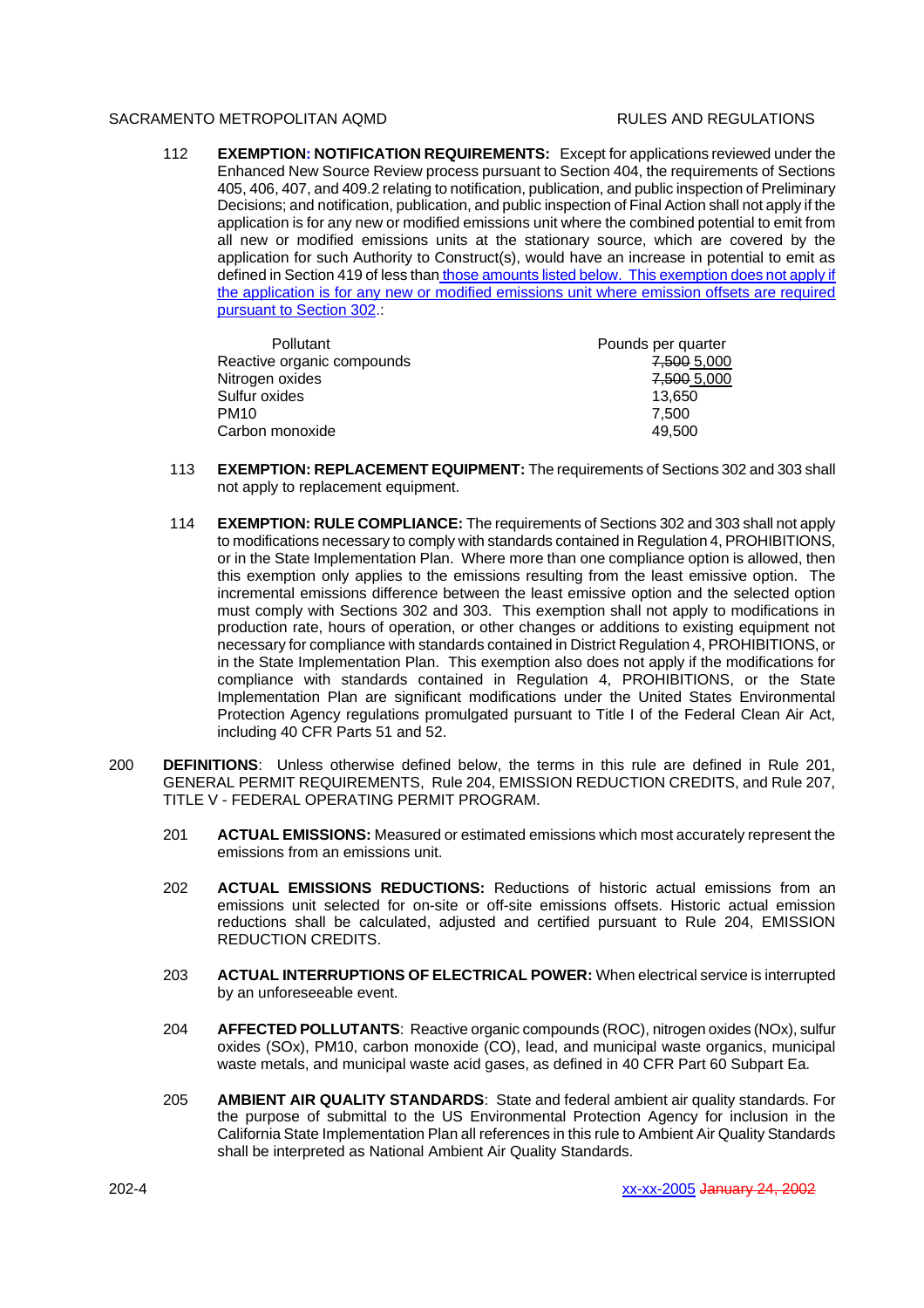# 206 **BEST AVAILABLE CONTROL TECHNOLOGY (BACT)**:

- 206.1 For any emissions unit the most stringent of:
	- a. The most effective emission control device, emission limit, or technique, singly or in combination, which has been required or used for the type of equipment comprising such an emissions unit unless the applicant demonstrates to the satisfaction of the Air Pollution Control Officer that such limitations required on other sources have not been demonstrated to be achievable in practice.
	- b. Any alternative basic equipment, fuel, process, emission control device or technique, singly or in combination, determined to be technologically feasible and cost-effective by the Air Pollution Control Officer.
- 206.2 In making a BACT determination for each affected pollutant the Air Pollution Control Officer may consider the overall effect of the determination on other affected pollutants. In some cases the lowest emission rates may be required for one or more affected pollutants at the cost of not achieving the lowest emission rate for other pollutants. The Air Pollution Control Officer shall discuss these considerations in the Preliminary Decision prepared pursuant to Section 405.
- 206.3 Under no circumstances shall BACT be determined to be less stringent than the emission control required by any applicable provision of District, state or federal laws or regulations, or contained in the implementation plan of any State for such class or category of stationary source unless the applicant demonstrates to the satisfaction of the Air Pollution Control Officer that such limitations are not achievable.
- 207 **CARGO CARRIERS**: Cargo carriers are trains dedicated to a specific source.
- 208 **CEQA**: The California Environmental Quality Act, Public Resources Code, Section 21000, et seq.
- 209 **CONTIGUOUS PROPERTY**: Two or more parcels of land with a common boundary or separated solely by a public roadway or other public right-of-way.
- 210 **COST-EFFECTIVE:** A cost per unit of emissions reduction which is lower than or equivalent to the maximum unit costs, for the affected pollutant or source category, of the same emission reduction through the use of Best Available Control Technology, calculated in current year dollars, in accordance with methodology and criteria specified in the BACT Cost-Effectiveness Guidelines developed by the District.

## 211 **CREDITABLE INCREASES AND DECREASES:**

- 211.1 An increase or decrease in actual emissions is creditable only if:
	- a. It occurs within a reasonable period to be specified by the reviewing authority; and
	- b. The Air Pollution Control Officer has not relied on it in issuing a permit which permit is in effect when the increase in actual emissions from the particular change occurs.
- 211.2 An increase in actual emissions is creditable only to the extent that the new level of actual emissions exceeds the old level.
- 211.3 A decrease in actual emissions is creditable only to the extent that:
	- a. The old level of actual emission or the old level of allowable emissions whichever is lower, exceeds the new level of actual emissions;
	- b. It is federally enforceable at and after the time that actual construction on the particular change begins; and
	- c. The Air Pollution Control Officer has not relied on it in issuing any permit under regulations approved pursuant to 40 CFR part 51 subpart I or the State has not relied on it in demonstrating attainment or reasonable further progress;
	- d. It has approximately the same qualitative significance for public health and welfare as that attributed to the increase from the particular change.
- 211.4 An increase that results from a physical change at a source occurs when the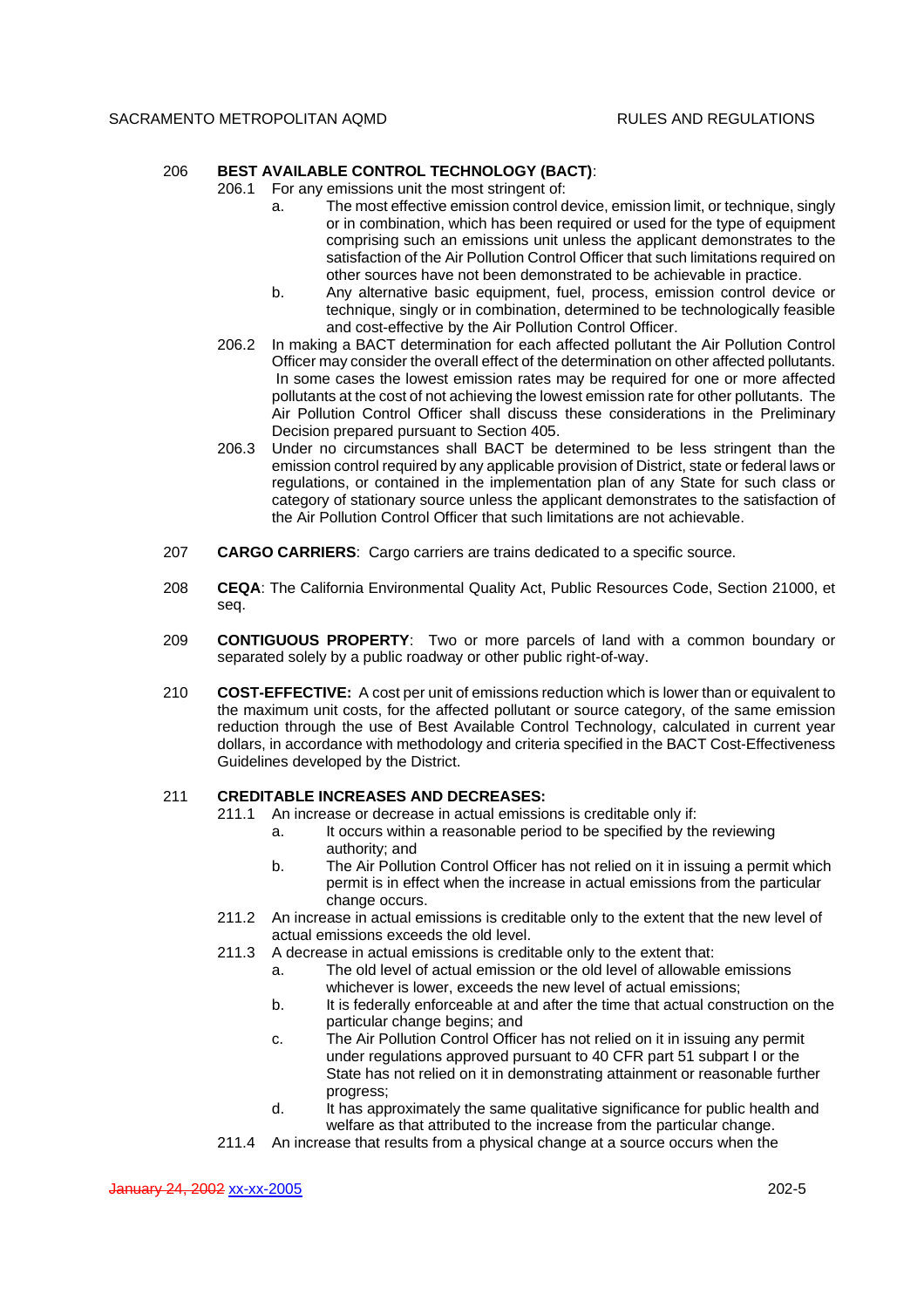emissions unit on which construction occurred becomes operational and begins to emit a particular pollutant. Any replacement unit that requires shakedown becomes operational only after a reasonable shakedown period, not to exceed 180 days.

- 212 **CUMULATIVE EMISSION INCREASE:** An increase calculated pursuant to Section 414 or 415.
- 213 **EMISSION OFFSET:** An emission reduction credit that compensates for an emission increase of an affected pollutant from a new or modified source subject to the requirements of Sections 302 and 303.
- 214 **EMISSIONS LIMITATION**: One or more permit conditions specific to an emissions unit which restricts its maximum emissions, at or below the emissions associated with the maximum design capacity. An emissions limitation shall be:
	- 214.1 Contained in or enforceable by the latest Authority to Construct and Permit to Operate for the emissions unit, and
	- 214.2 Enforceable pursuant to Section 410, and
	- 214.3 Enforceable on a quarterly basis, and
	- 214.4 No less stringent than the applicable emission standards given in 40 CFR Part 60, Standards of Performance for New Stationary Sources, and 40 CFR Part 61 and 63, National Emission Standards for Hazardous Air Pollutants.
- 215 **EMISSIONS UNIT:** An identifiable operation or piece of process equipment such as an article, machine, or other contrivance which controls, emits, may emit, or results in the emissions of any affected pollutant or hazardous air pollutant (HAP), directly or as fugitive emissions. Emissions unit shall not include the open burning of agricultural biomass.
- 216 **FUGITIVE EMISSIONS**: Those emissions which could not reasonably pass through a stack, chimney, vent or other functionally equivalent opening.
- 217 **HAZARDOUS AIR POLLUTANT (HAP):** Any air pollutant listed pursuant to Section 112(b) (42 U.S.C Section 7412(b) of the Federal Clean Air Act).
- 218 **HISTORIC ACTUAL EMISSIONS**: Actual emissions for the existing emissions unit averaged over the two year period immediately preceding the date of application for an Authority to Construct. If the last two years are unrepresentative of normal source operations as determined by the Air Pollution Control Officer, then any two consecutive years of the last five years that represent normal source operation may be used. If, at any time during the two year period, actual emissions exceeded allowed or permitted emission levels, then actual emissions shall be reduced to reflect emission levels that would have occurred if the unit were in compliance with all applicable limitations and rules. If less than one year has passed since the date of commencing operation under an issued Permit to Operate or an Authority to Construct then the historic actual emissions, for the purpose of this rule, shall be the potential to emit. If one year or more but less than two years have passed since the date of issuance of the Permit to Operate or an Authority to Construct then the historic actual emissions shall be the actual emissions over the one year period immediately preceding the date of application. All calculations will be based on a quarterly basis.
- 219 **HISTORIC POTENTIAL EMISSIONS:** The historic potential emissions shall be:
	- 219.1 **Non-Major Modifications:** Except as provided in Section 219.4, the potential to emit of the emissions unit prior to modification.
	- 219.2 **Major Modifications:** The historic actual emissions divided by 0.8, but no more than the potential to emit. If emission offsets were provided from a previous permitting action to fully offset (including offset ratios) the potential to emit of the emission's unit, then the historic potential emissions will be based on the potential to emit of the emissions unit prior to modification.
	- 219.3 **New Emissions Unit:** Zero.
	- 219.4 **Emission Unit without Enforceable Limiting Conditions:** The historic actual emissions divided by 0.8, but no more than the potential to emit.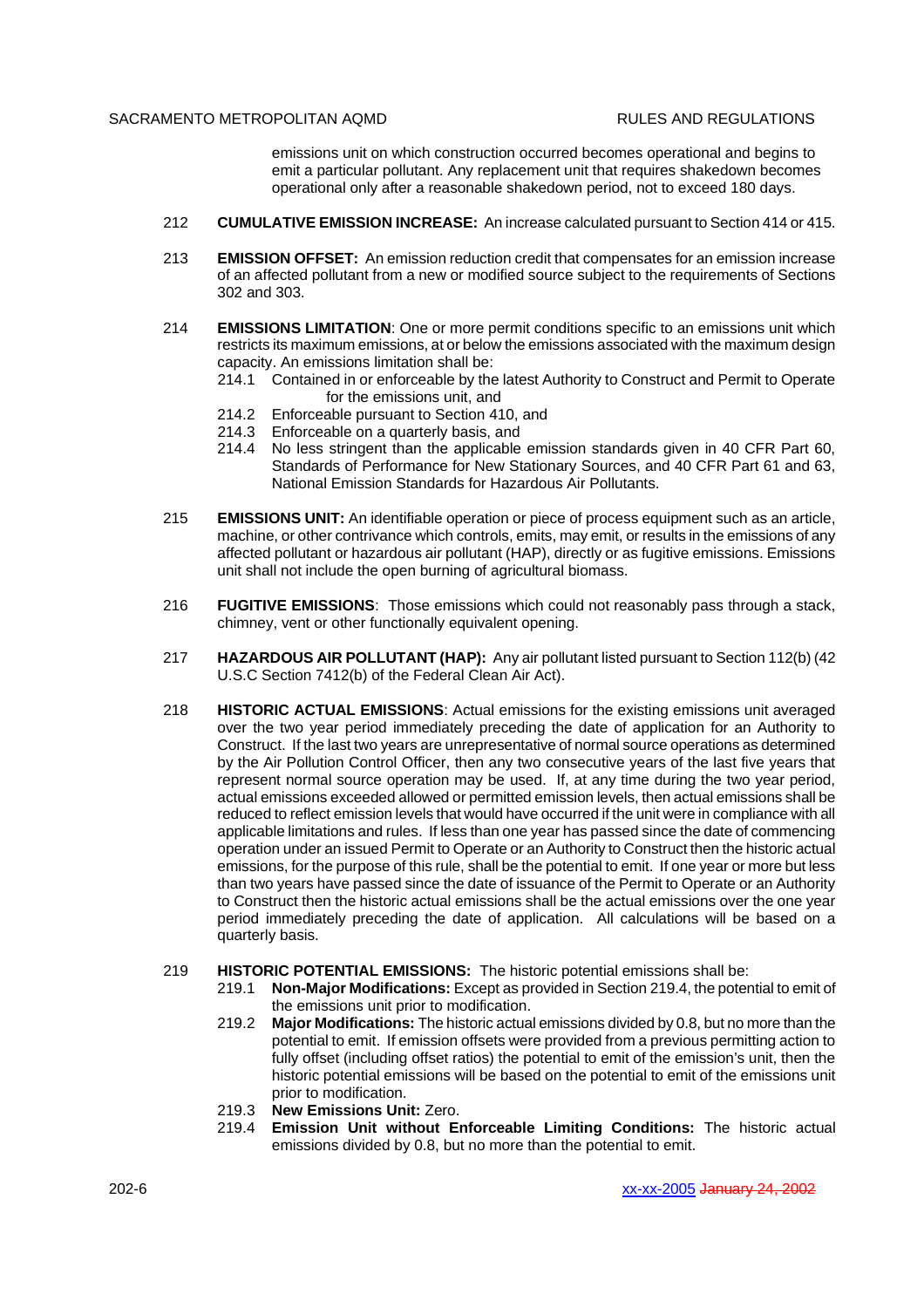- 220 **MAJOR STATIONARY SOURCE:** A stationary source is a major source for the affected pollutant if it emits or has the potential to emit an affected pollutant in quantities equal to or exceeding any of the following thresholds:
	- 220.1 25 tons per year of reactive organic compounds;
	- 220.2 25 tons per year of nitrogen oxides;
	- 220.3 100 tons per year of sulfur oxides;
	- 220.4 100 tons per year of PM10; or
	- 220.5 100 tons per year of carbon monoxide.

Emissions associated with emissions units exempt from permit requirements pursuant to Rule 201, GENERAL PERMIT REQUIREMENTS, except for emissions units exempted pursuant to Rule 201, Sections 111 and 113, shall be included in the potential to emit of the stationary source unless the emissions unit emits less than 2 pounds per day of each pollutant. Fugitive emissions associated with the emissions unit or stationary source shall not be included in the potential to emit of the emissions unit or stationary source for the purpose of determining whether the source is major unless the source belongs to one of the categories of stationary sources included in Rule 207, TITLE V - FEDERAL OPERATING PERMIT PROGRAM, Section 219.3.

- 221 **MAJOR MODIFICATION**: A Modification as defined in Section 222 to a major stationary source which results in an increase in the potential to emit equal to or exceeding any of the following thresholds when aggregated with all other creditable increases and decreases in emissions from the source over the period of five consecutive years before the application for modification, and including the calendar year of the most recent application:
	- 221.1 25 tons of reactive organic compounds;
	- 221.2 25 tons of nitrogen oxides;
	- 221.3 40 tons of sulfur oxides;
	- 221.4 15 tons of PM10; or
	- 221.5 100 tons of carbon monoxide.
- 222 **MODIFICATION**: Any physical change, change in method of operation, or addition, which:
	- 222.1 For an emissions unit would necessitate a change in an emissions limiting permit condition or result in proposed emissions being higher than the historic potential emissions.
	- 222.2 For a stationary source:
		- a. is a modification of its emissions unit, or
		- b. addition of any new emissions unit.
	- 222.3 Unless previously limited by a permit condition, the following shall not be considered a modification for the purpose of this rule:
		- a. An increase in the production rate if such increase does not exceed the operating design capacity or the actual demonstrated capacity of the facility as approved by the Air Pollution Control Officer.
		- b. An increase in the hours of operation.
		- c. A change in ownership.
		- d. Routine maintenance and repair.
		- e. A reconstructed stationary source or emissions unit, which shall be treated as a new stationary source or emissions unit, not as a modification.
		- f. The addition of a continuous emission monitoring system.
		- g. The replacement of air pollution control equipment with new control equipment if the actual emissions of the new equipment are less than or equal to those from the original piece of equipment and the replacement is not a significant modification under the United States Environmental Protection Agency regulations promulgated pursuant to Title I of the Federal Clean Air Act, including 40 CFR Parts 51 and 52.
- 223 **NONATTAINMENT POLLUTANT**: Any pollutant and any precursors of such pollutants which have been designated "nonattainment" for the District by the US Environmental Protection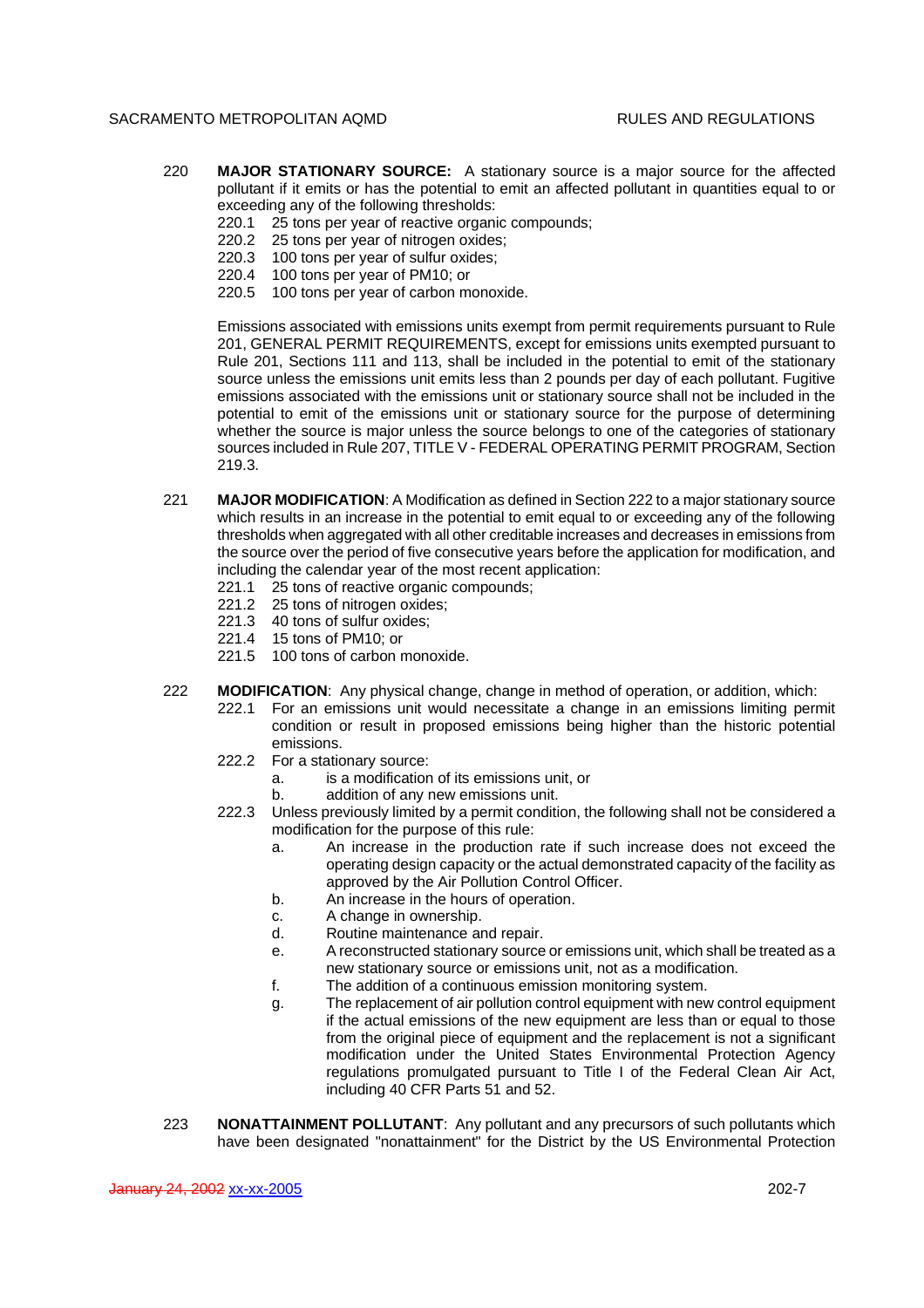Agency in the Federal Register, or which have been designated nonattainment for the District by the California Air Resources Board pursuant to Section 39607 of the Health and Safety Code.

- 224 **PEAKING POWER PLANT**: A fossil-fueled combustion turbine power generation unit or other power generation unit with an actual annual capacity factor of 25% or less, which is used during peak electricity demand periods, and may operate for short periods, with frequent start-ups and shutdowns. Emergency equipment that is operated in compliance with the requirements of Section 110 is not considered a peaking power plant.
- 225 **PM10**: Particulate matter with an aerodynamic diameter smaller than or equal to a nominal 10 microns as measured by an applicable reference test method or methods found in Article 2, Subchapter 6, Title 17, California Code of Regulations (commencing with Section 94100).
- 226 **PORTABLE EQUIPMENT**: Equipment which is periodically relocated and is not operated more than a total of 180 days at any one stationary source in the District within a continuous 12 month period.
- 227 **POTENTIAL TO EMIT**: The maximum physical and operational design capacity to emit a pollutant. Limitations on the physical or operational design capacity, including emissions control devices and limitations on hours of operation, may be considered only if such limitations are incorporated into the applicable Authority to Construct and Permit to Operate. The potential to emit shall include both directly emitted and fugitive emissions.
- 228 **PRECURSOR**: A pollutant that, when emitted into the atmosphere, may undergo either a chemical or physical change which then produces another pollutant for which an ambient air quality standard has been adopted, or whose presence in the atmosphere will contribute to the violation of one or more ambient air quality standards. The following precursor-secondary air contaminant relationships shall be used for the purposes of this rule:

| Precursor            | Secondary Air Contaminant            |  |
|----------------------|--------------------------------------|--|
| Reactive Organic     | Photochemical oxidants (Ozone)<br>а. |  |
| Compound             | Organic fraction of PM10<br>b.       |  |
|                      |                                      |  |
| Nitrogen Oxides      | Nitrogen dioxide<br>a.               |  |
|                      | Nitrate fraction of PM10<br>b.       |  |
|                      | Photochemical oxidants (Ozone)<br>C. |  |
|                      |                                      |  |
| <b>Sulfur Oxides</b> | Sulfur dioxide<br>а.                 |  |
|                      | Sulfates<br>b.                       |  |
|                      | The sulfate fraction of PM10<br>C.   |  |
|                      | -------------------------            |  |

- 229 **PRIORITY RESERVE BANK**: A depository for preserving emission reduction credits pursuant to Rule 205, COMMUNITY BANK AND PRIORITY RESERVE BANK for use as an emission offset in accordance with Sections 302, 303, 417 and 418.
- 230 **PROPOSED EMISSIONS**: Emissions based on the potential to emit for the new or modified emissions unit.
- 231 **PROPOSED EMISSION INCREASE- PEAKING POWER PLANTS:** An increase calculated pursuant to Section 416.
- 232 **QUARTER/QUARTERLY:** Calendar quarters beginning January 1, April 1, July 1, and October 1.
- 233 **REACTIVE ORGANIC COMPOUND**: For the purposes of this rule, reactive organic compound has the same meaning as "volatile organic compound" in Rule 101, GENERAL PROVISIONS AND DEFINITIONS.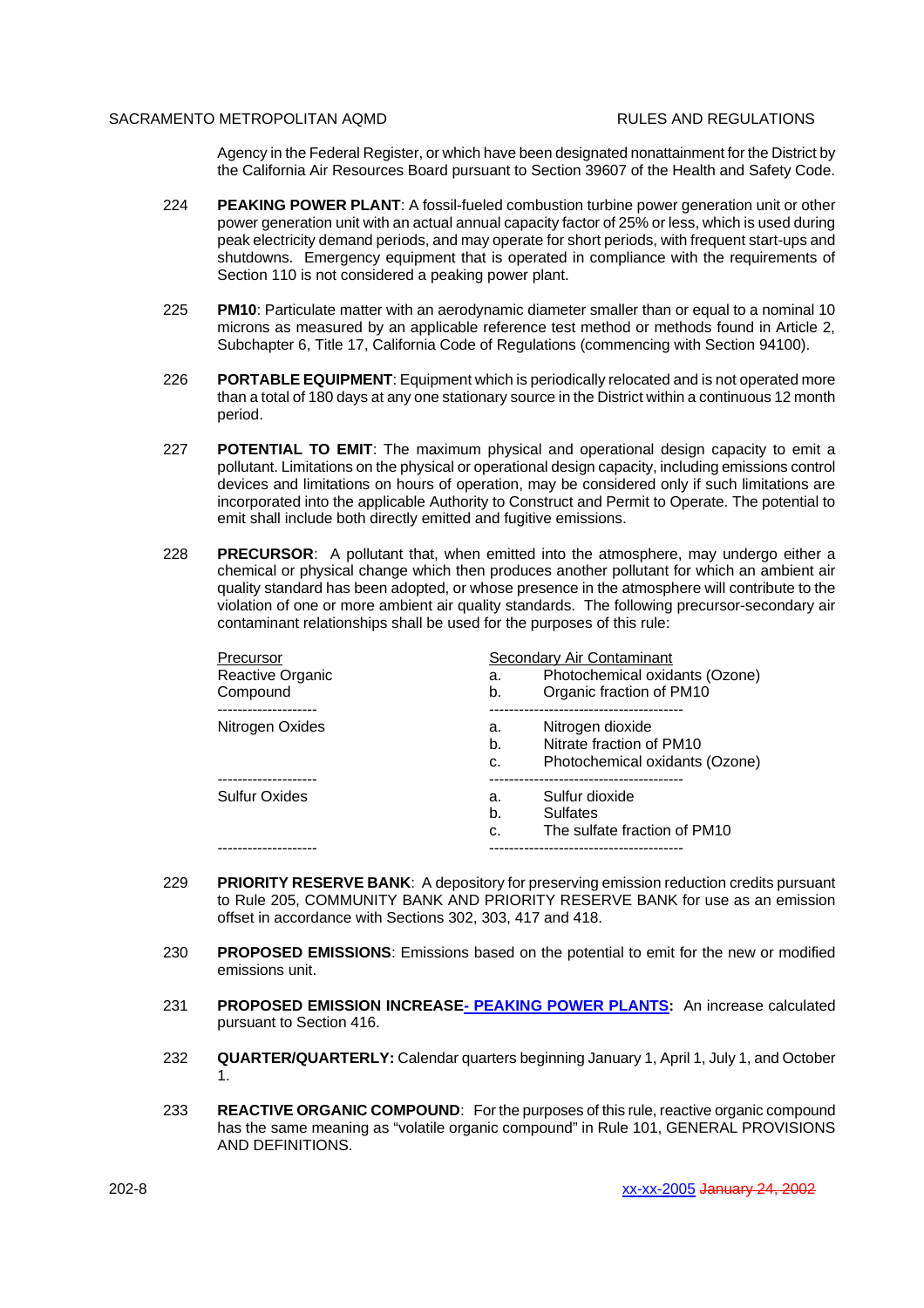- 234 **RECONSTRUCTED SOURCE:** Any stationary source or emissions unit undergoing physical modification where the fixed capital cost of the new components exceeds 50 percent of the fixed capital cost of a comparable entirely new stationary source or emissions unit. Fixed capital cost means that capital needed to provide and install all the depreciable components: this includes the cost of parts and labor. A reconstructed source shall be treated as a new stationary source or emissions unit.
- 235 **REPLACEMENT EQUIPMENT:** The replacement or modification of emission unit(s) at a nonmajor stationary source or non-major modifications where the replacement unit(s) serves the identical function as the unit(s) being replaced, and the maximum rating and the potential to emit any pollutant will not be greater from the new or modified emissions unit(s) than the replaced unit(s).
- 236 **SACRAMENTO FEDERAL NON-ATTAINMENT AREA FOR OZONE**: The area defined in 40 CFR Section 81.305 for the Sacramento Metropolitan area.
- 237 **STATIONARY SOURCE**: Any building, structure, facility, or emissions unit which emits or may emit any affected pollutant directly or as a fugitive emission.
	- 237.1 Building, structure, facility, or emissions unit includes all pollutant emitting activities which:
		- a. belong to the same industrial grouping, and
		- b. are located on one property or on two or more contiguous properties, and
		- c. are under the same or common ownership, operation, or control or which are owned or operated by entities which are under common control.
	- 237.2 Pollutant emitting activities shall be considered as part of the same industrial grouping if:
		- a. they belong to the same two-digit standard industrial classification code, or
		- b. they are part of a common production process. (Common production process includes industrial processes, manufacturing processes and any connected processes involving a common material.)
		- 237.3 The emissions within District boundaries of cargo carriers associated with the stationary source shall be considered emissions from the stationary source to the extent that emission reductions from cargo carriers are proposed as emission offsets.
- 238 **TEMPORARY SOURCE:** Emission sources such as pilot plants and portable facilities that will be terminated or located outside the District after less than a cumulative total of 90 days of operation in any continuous 12 months.

# 300 **STANDARDS**

301 **BEST AVAILABLE CONTROL TECHNOLOGY**: An applicant shall apply Best Available Control Technology to a new emissions unit or modification of an existing emissions unit, except cargo carriers, for each emissions change of an affected pollutant, if the change would result in an increase in quarterly emissions according to procedures specified in Section 413, and if the daily potential to emit of the new or modified emissions unit meets or exceeds the levels specified in Section 301.1. Notwithstanding the preceding sentence, if the modification is a major modification, then the applicant shall apply Best Available Control Technology for each pollutant that triggers major modification requirements.

| 301.1 | Pollutant                  | lb/day |
|-------|----------------------------|--------|
|       | Reactive organic compounds | 10     |
|       | Nitrogen oxides            | 10     |
|       | Sulfur oxides              | 10     |
|       | <b>PM10</b>                | 10     |
|       | Carbon monoxide            | 550    |
|       | Lead                       | 3.3    |
|       |                            |        |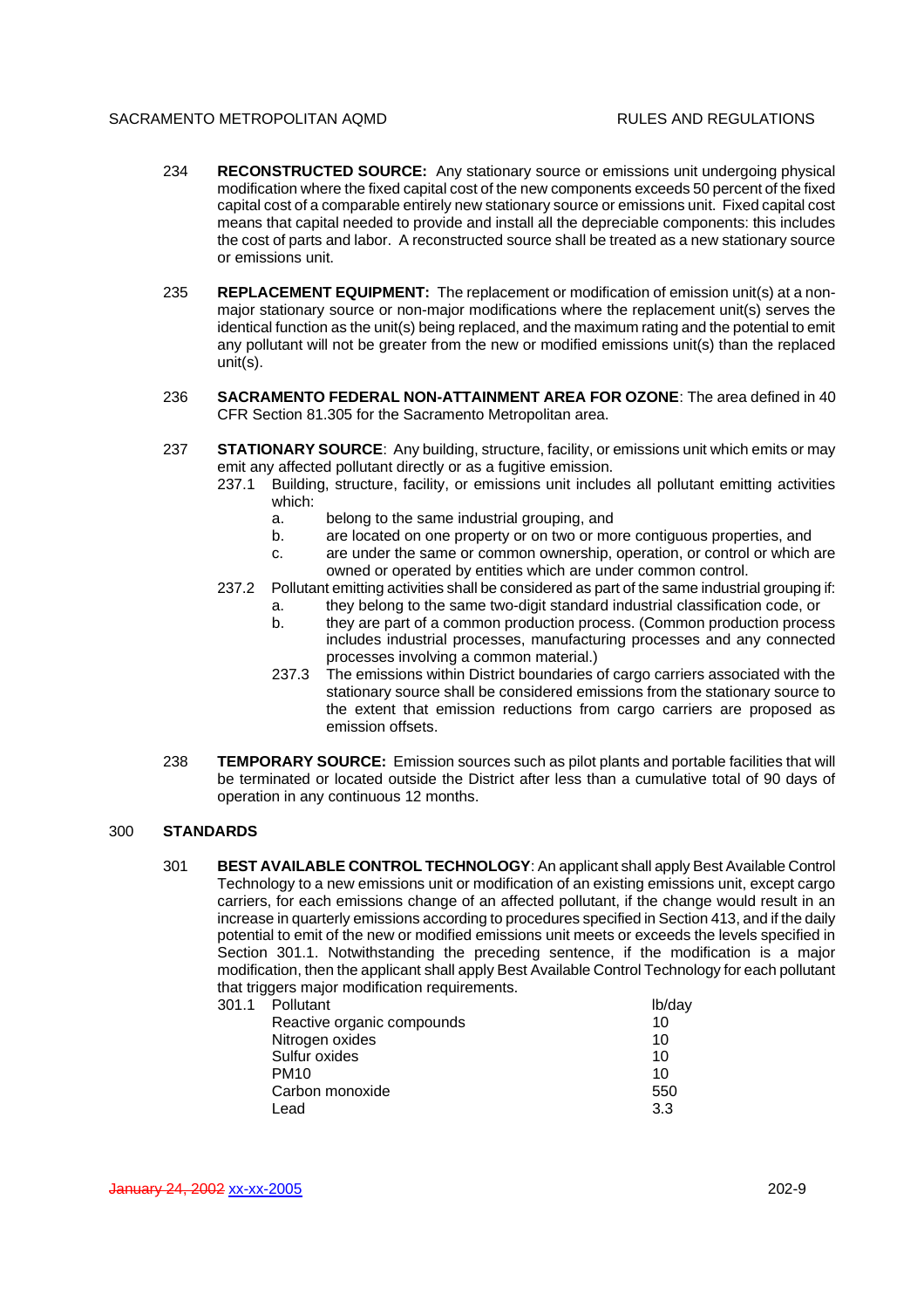## 302 **EMISSION OFFSET REQUIREMENTS, GENERAL**:

302.1 Except as provided in Sections 302.3, an applicant shall provide emission offsets for the affected pollutant for new and modified stationary sources where the cumulative emission increase calculated pursuant to Section 414 or 415 meets or exceeds the following levels:

|    | .                          |             |
|----|----------------------------|-------------|
| a. | <b>Pollutant</b>           | lbs/quarter |
|    | Reactive organic compounds | 7,500 5,000 |
|    | Nitrogen oxides            | 7,500 5,000 |
|    | Sulfur oxides              | 13,650      |
|    | <b>PM10</b>                | 7.500       |
|    | Carbon monoxide            | 49.500      |

- 302.2 Emission offsets shall be obtained pursuant to Rule 204, EMISSION REDUCTION CREDITS, Rule 205, COMMUNITY BANK AND PRIORITY RESERVE BANK, or Rule 206, MOBILE AND TRANSPORTATION SOURCE EMISSION REDUCTION CREDITS,
- 302.3 In addition to 302.1, an applicant for a peaking power plant shall provide emission offsets for the affected pollutant for new and modified stationary sources where the proposed emission increase calculated pursuant to Section 416 exceeds the following levels:

| а. | Pollutant                  | lb/day |
|----|----------------------------|--------|
|    | Reactive organic compounds | 150    |
|    | Nitrogen oxides            | 150    |
|    | Sulfur oxides              | 150    |
|    | <b>PM10</b>                | 80     |
|    | Carbon monoxide            | 550    |

- 302.4 Except as provided in Section 302.4(a) or  $(b)$ , sufficient emission offsets shall be provided from the same calendar quarter as the proposed emissions to offset the net emissions increase of reactive organic compounds and nitrogen oxides (except as provided in Section 302.8) calculated according to procedures specified in Section 417.
	- a. Emission credits for reactive organic compounds and nitrogen oxides during the quarters starting April 1 and July 1 may be used to offset emission increases during any quarter except as provided below.
		- 1. Emission credits from the quarter starting April 1 that will be used in the quarter starting July 1 shall not exceed more than 20% of a project's reactive organic compound or nitrogen oxides offset needs, as applicable, in the quarter beginning July 1.
		- 2. Emission credits from the quarter starting July 1 that will be used in the quarter starting April 1 shall not exceed more than 20% of a project's reactive organic compound or nitrogen oxides needs, as applicable, in the quarter beginning April 1.
	- b. Emission credits for reactive organic compounds and nitrogen oxides during quarters starting January 1 and October 1 may be used to offset emission increases during either quarter starting January 1 and October 1.
- 302.5 Except as provided in Section 302.5 (a), sufficient emission offsets shall be provided from the same calendar quarter as the proposed emissions to offset the net emissions increase of sulfur oxides, PM10 and carbon monoxide (except as provided in Section 302.7 or 302.8) calculated according to procedures specified in Section 418.
	- a. Emission credits for carbon monoxide, PM10, and sulfur oxides during the quarters starting January 1 and October 1 may be used during any quarter except as provided below.
		- 1. Emission credits from the quarter starting January 1 that will be used in the quarter starting October 1 shall not exceed more than 20% of a project's carbon monoxide, PM10, and sulfur oxides offset needs, as applicable, in the quarter beginning January 1.
		- 2. Emission credits from the quarter starting October 1 that will be used in the quarter starting January 1 shall not exceed more than 20% of a project's carbon monoxide, PM10, and sulfur oxides offset needs, as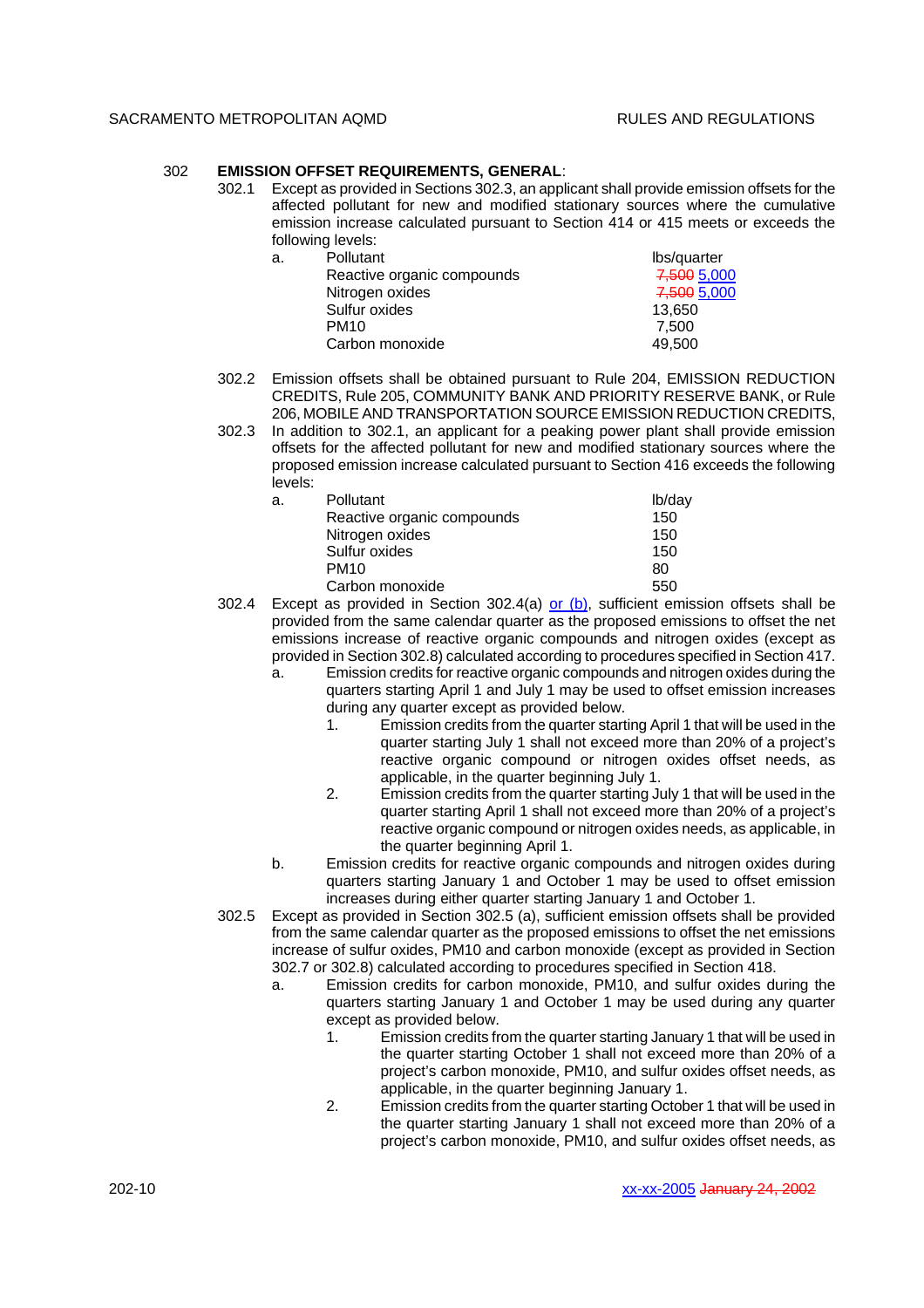applicable, in the quarter beginning October 1.

- b. Emission credits for carbon monoxide, PM10, and sulfur oxides during quarters starting April 1 and June 1 may be used to offset emission increases during either quarter starting April 1 and June 1.
- 302.6 If an application for an Authority to Construct is received for an emissions unit that has obtained emission reduction credits from a shutdown under Rule 204, EMISSION REDUCTION CREDITS, then sufficient emission offsets shall be provided consistent with Section 302.1. If the emissions unit does not trigger emission offsets in accordance with this section then the applicant shall provide sufficient emission offsets to offset the lesser of the amount of the emission reduction obtained pursuant to Rule 204, EMISSION REDUCTION CREDITS or the proposed emissions from the emissions unit.
- 302.7 Emission offsets for increases in carbon monoxide shall not be required if the applicant, using an air quality modeling analysis prepared pursuant to Section 403, demonstrates to the satisfaction of the Air Pollution Control Officer that the increase in ambient concentration does not exceed 500 micrograms per cubic meter, 8 hour average, at and beyond the property line of the stationary source.
- 302.8 Except for portable equipment located at a major stationary source or that is a major stationary source by itself, portable equipment shall be offset at the initially permitted location only. In the event such portable equipment is shutdown, emission reduction credits shall be granted based on the initially permitted location.

## 303 **LOCATION OF EMISSION OFFSETS AND EMISSION OFFSET RATIOS**:

- 303.1 An applicant shall provide emission offsets for emissions from a proposed stationary source subject to the requirements of Section 302 according to the following ratios except as provided in 303.1b and 303.1c:
	- a. Emission Offset Ratio:

| <b>New Major Stationary Sources/ or Major Modifications</b>                                            |                                                                 |                                                                 |
|--------------------------------------------------------------------------------------------------------|-----------------------------------------------------------------|-----------------------------------------------------------------|
|                                                                                                        | <b>Emission Offset Ratio</b>                                    |                                                                 |
| <b>Location of Emission Offset</b>                                                                     | Reactive organic<br>compounds or<br>Nitrogen oxides             | <b>Sulfur oxides, PM10</b><br>or Carbon Monoxide                |
| Same Source                                                                                            | 1.3 to $1.0$                                                    | 1.0 to $1.0$                                                    |
| Within 15-mile radius and<br>within Sacramento Valley Air<br>Basin                                     | 1.3 to $1.0$                                                    | 1.2 to $1.0$                                                    |
| Greater than 15-mile but within 1.5 to 1.0<br>50-mile radius and within<br>Sacramento Valley Air Basin |                                                                 | 1.5 to $1.0$                                                    |
| More than 50-mile radius and l<br>within Sacramento Valley Air<br>Basin                                | $>1.5$ to 1.0 (*)<br>(*) based on case by case<br>determination | $>1.5$ to 1.0 (*)<br>(*) based on case by<br>case determination |

1. For use by new major stationary sources or major modifications at an existing major stationary source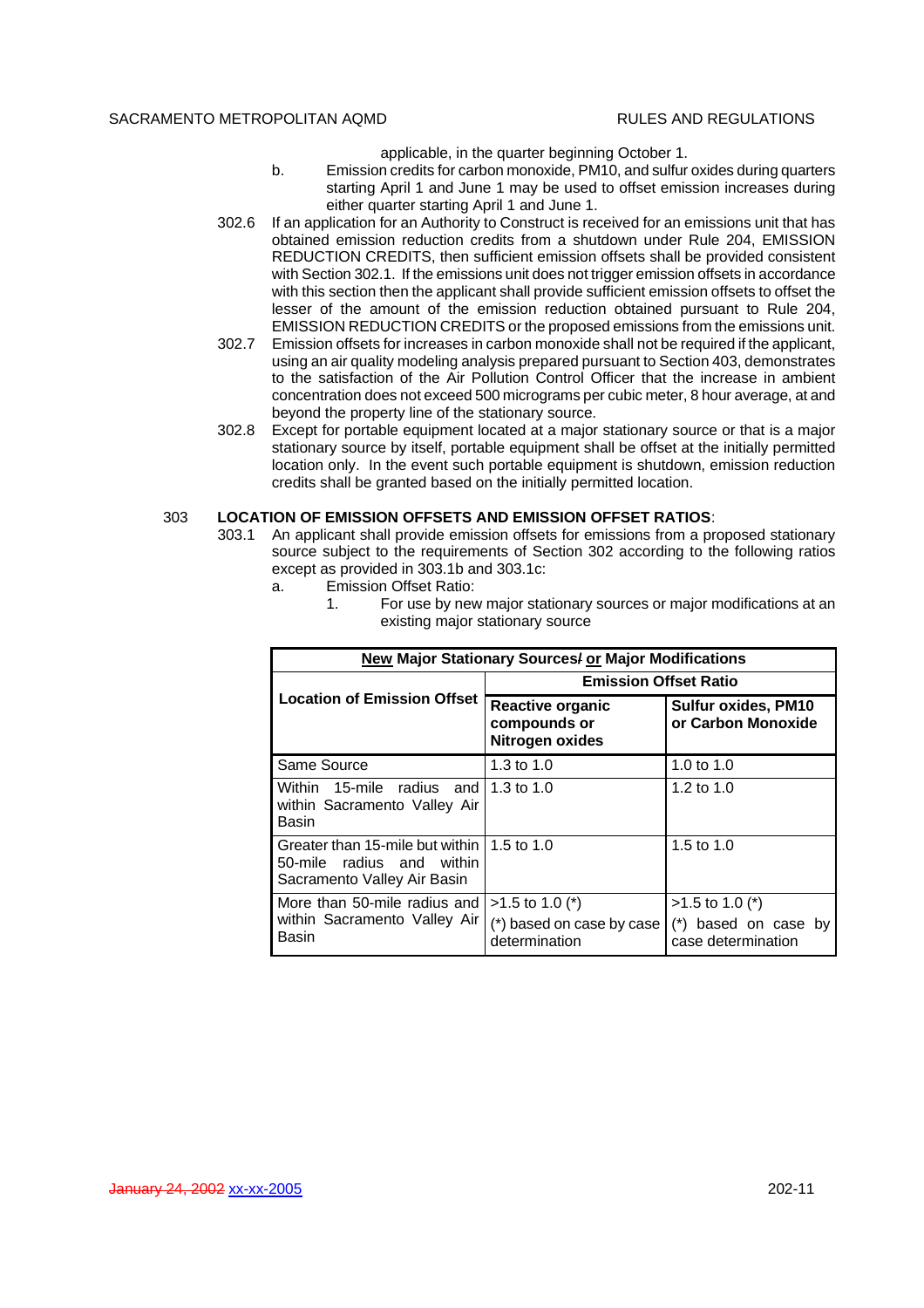2. For use by non-major stationary sources or non-major modifications with a cumulative emission increase calculated pursuant to Section 414 or 415 that meets or exceeds the following levels:

| <b>Pollutant</b> | <b>Emission Level</b><br>(Ibs/quarter) |
|------------------|----------------------------------------|
| <b>ROC</b>       | 7,500                                  |
| <b>NOx</b>       | 7,500                                  |
| SOx              | 13,650                                 |
| <b>PM10</b>      | 7,500                                  |
|                  | 49,500                                 |

| Non-major Stationary Sources/ or Non-major Modifications                                    |                                                            |                                                  |
|---------------------------------------------------------------------------------------------|------------------------------------------------------------|--------------------------------------------------|
|                                                                                             | <b>Emission Offset Ratio</b>                               |                                                  |
| <b>Location of Emission Offset</b>                                                          | <b>Reactive organic</b><br>compounds or<br>Nitrogen oxides | Sulfur oxides, PM10 or<br><b>Carbon Monoxide</b> |
| Same Source                                                                                 | 1.0 to 1.0                                                 | 1.0 to $1.0$                                     |
| Within 15-mile radius<br>and<br>within Sacramento Valley Air<br>Basin                       | 1.2 to $1.0$                                               | 1.2 to $1.0$                                     |
| Greater than 15-mile but within<br>50-mile radius and within<br>Sacramento Valley Air Basin | 1.5 to 1.0                                                 | 1.5 to 1.0                                       |
| More than 50-mile radius and I                                                              | $>1.5$ to 1.0 (*)                                          | $>1.5$ to 1.0 (*)                                |
| within Sacramento Valley Air<br>Basin                                                       | (*) based on case by<br>case determination                 | (*) based on case<br>bv<br>case determination    |

3. For use by non-major stationary sources or non-major modifications with a cumulative emission increase calculated pursuant to Section 414 of the following levels:

| <b>Pollutant</b>  | <b>Requirement</b>                                                                                    | <b>Emission Level</b><br>(Ibs/quarter) | <b>Emission</b><br><b>Offset Ratio</b> |
|-------------------|-------------------------------------------------------------------------------------------------------|----------------------------------------|----------------------------------------|
| <b>ROC or NOx</b> | <b>Same Source or</b><br>Within 15-mile<br>radius and within<br><b>Sacramento Valley</b><br>Air Basin | $>= 5000$ and $< 7500$                 | 1.0 to 1.0                             |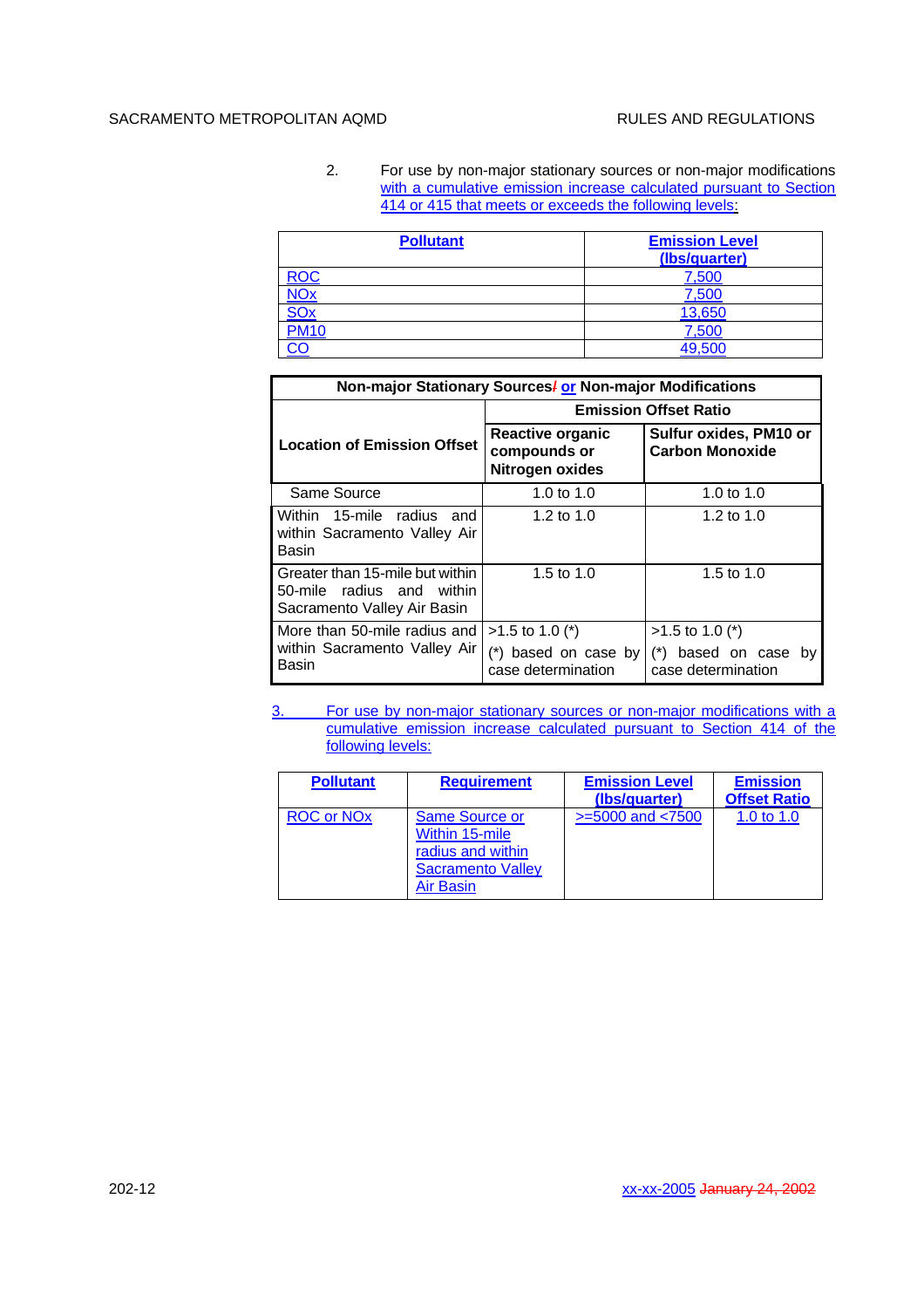b. Applicants providing emission offsets obtained pursuant to Rule 205, COMMUNITY BANK AND PRIORITY RESERVE BANK shall provide emission offsets for all pollutants at all distances pursuant to the following:

| <b>Community Bank/Priority Reserve Bank</b>                                                                        |                                 |
|--------------------------------------------------------------------------------------------------------------------|---------------------------------|
| <b>Source Type/Pollutant</b>                                                                                       | <b>Emission offset</b><br>ratio |
| For use by non-major stationary sources or non-<br>major modifications for all pollutants                          | 1.0 to 1.0                      |
| For use by major stationary sources or major<br>modifications for reactive organic compounds or<br>nitrogen oxides | 1.3 to $1.0$                    |
| For use by major stationary sources or major<br>modifications for sulfur oxides, PM10 or carbon<br>monoxide        | 1.2 to $1.0$                    |

c. Applicants providing emission offsets obtained pursuant to Rule 206, MOBILE AND TRANSPORTATION SOURCE EMISSION REDUCTION CREDITS shall provide emission offsets for all pollutants at all distances pursuant to the following:

| <b>Mobile Source Credits</b>                                                                                       |                                 |
|--------------------------------------------------------------------------------------------------------------------|---------------------------------|
| <b>Source Type/Pollutant</b>                                                                                       | <b>Emission offset</b><br>ratio |
| For use by non-major stationary sources or non-<br>major modifications for all pollutants                          | 1.0 to 1.0                      |
| For use by major stationary sources or major<br>modifications for reactive organic compounds or<br>nitrogen oxides | 1.3 to $1.0$                    |
| For use by major stationary sources or major<br>modifications for sulfur oxides, PM10 or carbon<br>monoxide        | 1.2 to 1.0                      |

- 303.2 Emission offsets which are required pursuant to Sections 302 and 303 and obtained pursuant to permitting actions in a district other than that in which the proposed source is located may be used only if the Air Pollution Control Officer has reviewed the permit conditions issued by the other district in which the proposed emission offsets are obtained and made a determination that the impact of using such emission offsets meets the requirements of District Rules and Regulations and Health and Safety Code Section 40709.6. An offset ratio not less than the levels specified in 303.1 shall be applied as necessary to discount the offsets and mitigate the associated impact.
- 303.3 For major stationary sources or major modifications, emission offsets for reactive organic compounds and nitrogen oxides must be obtained from within the Sacramento Federal Non-attainment Area for ozone.
- 304 **INTERPOLLUTANT EMISSION OFFSETS**: Interpollutant emission offsets are discouraged and may only be allowed between precursor contaminants. The Air Pollution Control Officer may approve interpollutant emission offsets for precursor pollutants on a case by case basis, provided that the applicant demonstrates through the use of an air quality model that the emission increases from the new or modified source will not cause or contribute to a violation of an ambient air quality standard. In such cases, the Air Pollution Control Officer shall impose, based on an air quality analysis, emission offset ratios in addition to the requirements of Section 303. Interpollutant emission offsets between PM10 and PM10 precursors may be allowed.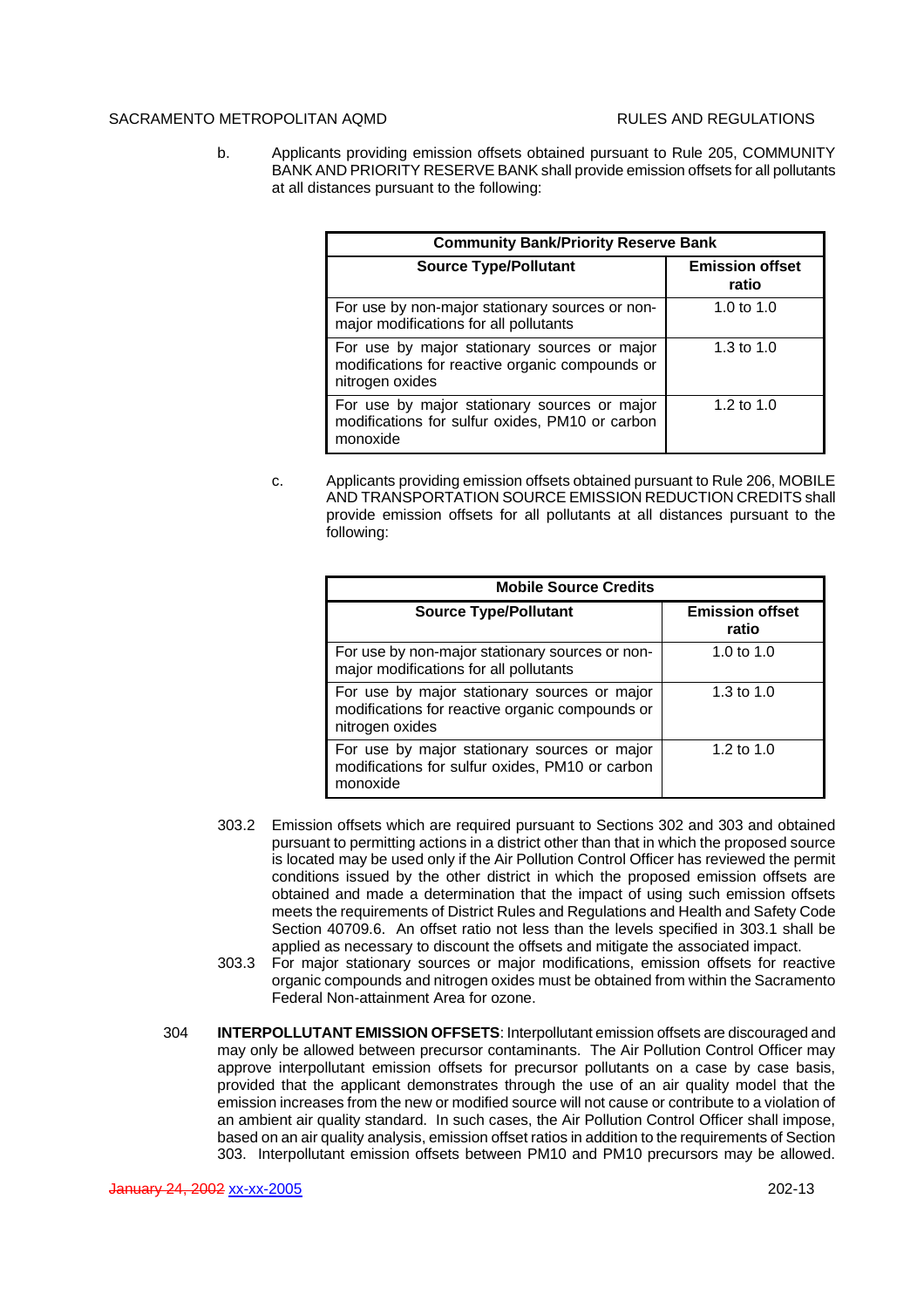PM10 emissions shall not be allowed to offset nitrogen oxides or reactive organic compound emissions in ozone nonattainment areas, nor be allowed to offset sulfur oxide emissions in sulfate nonattainment areas. In no case shall the compounds excluded from the definition of Reactive Organic Compounds be used as offsets for Reactive Organic Compounds. Interpollutant emission offsets used at a major stationary source must receive written approval by the US Environmental Protection Agency.

- 305 **AMBIENT AIR QUALITY STANDARDS:** In no case shall emissions from a new or modified stationary source, prevent or interfere with the attainment or maintenance of any applicable ambient air quality standard. The Air Pollution Control Officer may require the use of an air quality model to estimate the effects of a new or modified stationary source. In making this determination the Air Pollution Control Officer shall take into account the mitigation of emissions through emission offsets obtained pursuant to this rule.
- 306 **DENIAL, FAILURE TO MEET STANDARDS**: The Air Pollution Control Officer shall deny any Authority to Construct or Permit to Operate if the Air Pollution Control Officer finds that the subject of the application would not comply with the standards set forth in District, state, or federal rules, regulations or statutes.
- 307 **DENIAL, FAILURE TO MEET CEQA:** The Air Pollution Control Officer shall deny an Authority to Construct or Permit to Operate if the Air Pollution Control Officer finds that the project which is the subject of the application would not comply with CEQA.
- 400 **ADMINISTRATIVE REQUIREMENTS**: The following administrative requirements in Sections 401-419 shall apply to any activities regulated by this rule, except for the review of power plants over 50 megawatts. Power plants over 50 megawatts shall be subject to the review requirements of Section 420.
	- 401 **ALTERNATIVE SITING**: For new major sources or major modifications for which an analysis of alternative sites, sizes, and production processes is required under Section 173 of the Clean Air Act, the Air Pollution Control Officer shall require the applicant to prepare an alternative siting analysis that is functionally equivalent to the requirements of Division 13 of the Public Resources Code (California Environmental Quality Act-CEQA). An authority to construct shall not be issued unless the Air Pollution Control Officer has concluded, based on the information contained in the alternative siting analysis, that the benefits of the proposed source significantly outweigh the environmental and social costs imposed as a result of its location, construction, or modification.
	- 402 **COMPLETE APPLICATION**: The Air Pollution Control Officer shall determine whether the application is complete not later than 30 days after receipt of the application, or after such longer time as both the applicant and the Air Pollution Control Officer have agreed in writing. If the Air Pollution Control Officer determines that the application is not complete, the applicant shall be notified in writing of the decision specifying the information required. Upon receipt of any re-submittal of the application, a new 30-day period to determine completeness shall begin. Completeness of an application or re-submitted application shall be evaluated on the basis of the information requirements set forth in the District's List and Criteria (adopted pursuant to Article 3, 65940 through 65944 of Chapter 4.5 of Division l of Title 7 of the California Government Code) as it exists on the date on which the application or re-submitted application was received, and on payment of the appropriate fee pursuant to Rule 301 - PERMIT FEES, STATIONARY SOURCES. The Air Pollution Control Officer may, during the processing of the application, request an applicant to clarify, amplify, correct, or otherwise supplement the information submitted in the application.
	- 403 **AIR QUALITY MODELS**: All air quality models used for the purposes of this rule shall be consistent with the requirements provided in the most recent edition of US Environmental Protection Agency "Guidelines on Air Quality Models, OAQPS 1.2-080" unless the Air Pollution Control Officer finds that such model is inappropriate for use. After making such finding the Air Pollution Control Officer may designate an alternate model only after allowing for public comment, and only with concurrence of the US Environmental Protection Agency. Credit shall not be given for stacks higher than that dictated by good engineering practice. All modeling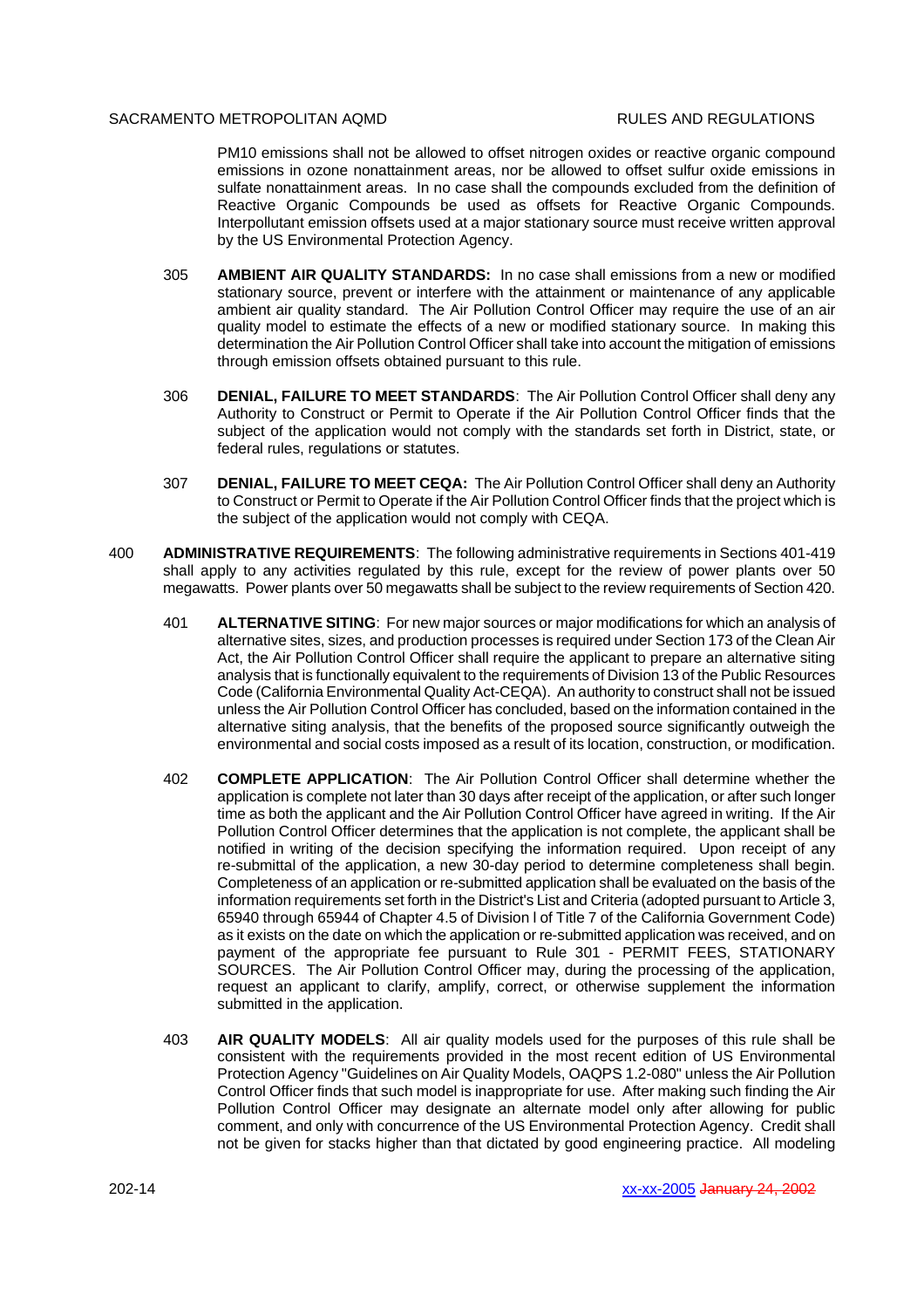costs associated with the siting of a stationary source shall be borne by the applicant.

- 404 **ENHANCED NEW SOURCE REVIEW:** Applications for which the applicant has requested review pursuant to this Section and Section 101 shall be reviewed in accordance with the procedural requirements specified in Sections 401 through 408 of District Rule 207, TITLE V FEDERAL OPERATING PERMIT PROGRAM, and Sections 70.6(a) through 70.6(g), 70.7(a), and 70.7(b), Part 70, Title 40, Code of Federal Regulations (40 CFR).
- 405 **PRELIMINARY DECISION**: Following acceptance of an application as complete, the Air Pollution Control Officer shall perform the evaluations required to determine compliance with all applicable District, state and federal rules, regulations, or statutes and shall make a preliminary written decision as to whether an Authority to Construct should be approved, conditionally approved, or denied. The decision shall be supported by a succinct written analysis.
	- 405.1 Except as provided in Section 112, the Air Pollution Control Officer shall transmit to the California Air Resources Board and the US Environmental Protection Agency its preliminary written decision and analysis for sources subject to Sections 301 or 302, upon issuance of the preliminary decision for a 30-day period.
- 406 **PUBLICATION AND PUBLIC COMMENT**: Except as provided in Section 112, within ten calendar days following a preliminary decision pursuant to Section 300, Standards, of this rule, the Air Pollution Control Officer shall publish in at least one newspaper of general circulation in the District a notice stating the preliminary decision of the Air Pollution Control Officer, noting how pertinent information can be obtained, and inviting written public comment for a 30-day period following the date of publication. The notice shall include the time and place of any hearing that may be held, including a statement of procedure to request a hearing (unless a hearing has already been scheduled). The Air Pollution Control Officer shall give notice of any public hearing at least 30 days in advance of the hearing.
- 407 **PUBLIC INSPECTION**: Except as provided in Section 112, the Air Pollution Control Officer shall make available for public inspection at the District's office the information submitted by the applicant and the Air Pollution Control Officer's analysis no later than the date the notice of the preliminary decision is published, pursuant to Section 406. All such information shall be transmitted no later than the date of publication to the California Air Resources Board and the US Environmental Protection Agency regional office, and to any party which requests such information. Information submitted which contains trade secrets shall be handled in accordance with Section 6254.7 of the California Government Code and relevant sections of the California Administrative Code.
- 408 **SUBMITTAL OF BACT DETERMINATION:** The Air Pollution Control Officer shall submit to the California Air Resources Board all new BACT determinations made by the District. A new BACT determination is any BACT determination made by the District for the first time for a given type of emission unit. All such determinations shall be submitted to the California Air Resources Board by no later than 30 days after issuance of the final Authority to Construct containing the new BACT determination.

## 409 **AUTHORITY TO CONSTRUCT, FINAL ACTION**:

- 409.1 a. Except as provided in Sections 409.1b and 409.1c, the Air Pollution Control Officer shall take final action on the application, after considering all written comments, no later than 180 days after acceptance of an application as complete.
	- b. The Air Pollution Control Officer shall not take final action for any project for which an Environmental Impact Report (EIR) or a Negative Declaration is being prepared until a final EIR for that project has been certified or a Negative Declaration for that project has been approved, and the Air Pollution Control Officer has considered the information in that final EIR or Negative Declaration. The Air Pollution Control Officer shall take final action on the application within whichever of the following periods of time is longer:
		- 1. Within 180 days after the certification of the final EIR or approval of the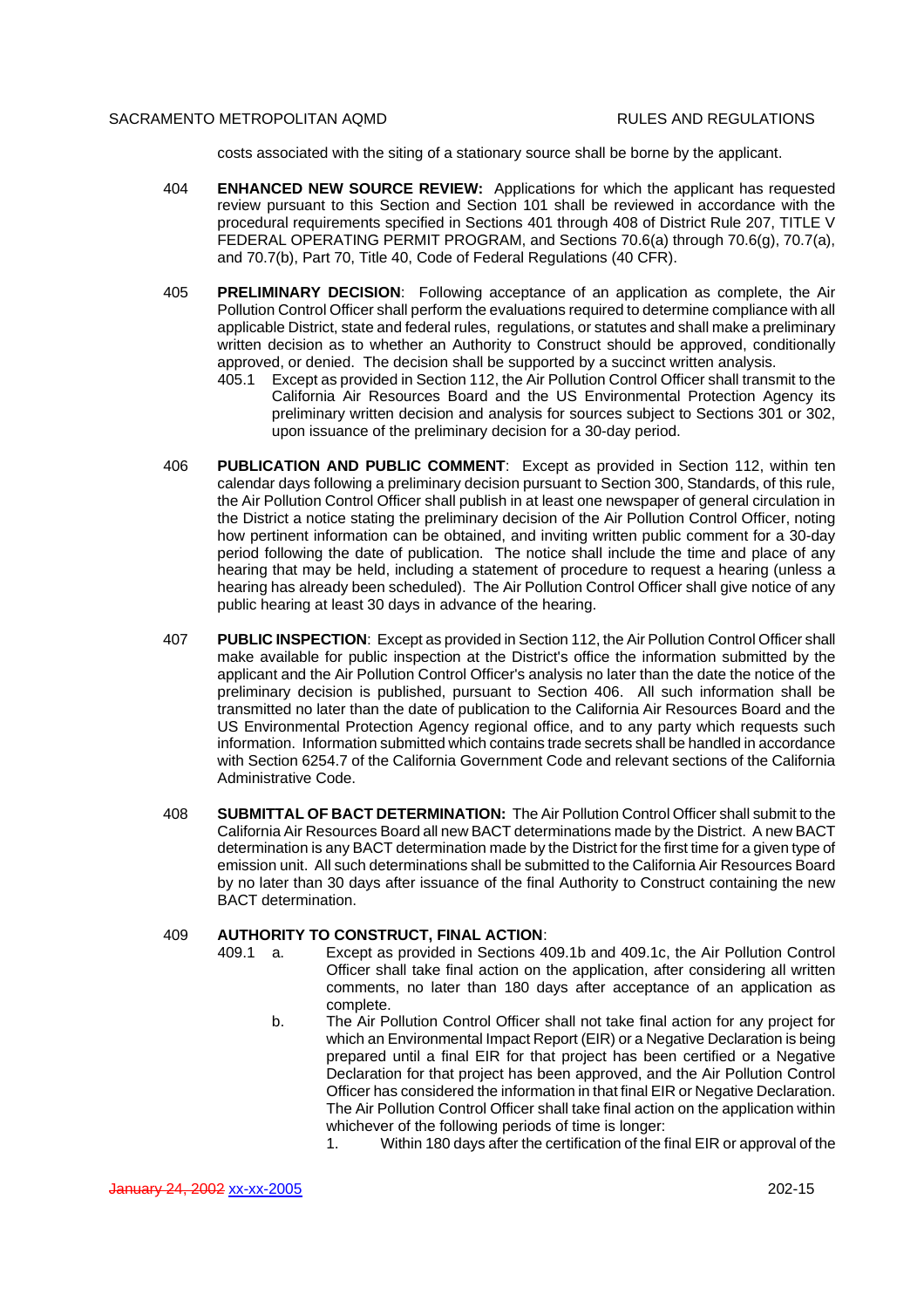Negative Declaration, or

- 2. Within 180 days of the date on which the application was determined complete by the Air Pollution Control Officer.
- c. The Air Pollution Control Officer shall take final action on applications reviewed pursuant to the Enhanced New Source Review Process no later than 18 months after acceptance of an application as complete.
- 409.2 Except as provided in Section 112, the Air Pollution Control Officer shall provide written notice of the final action to the applicant, the US Environmental Protection Agency, and the California Air Resources Board, and shall publish such notice in a newspaper of general circulation and shall make the notice and all supporting documents available for public inspection at the District's office.

## 410 **REQUIREMENTS, AUTHORITY TO CONSTRUCT AND PERMIT TO OPERATE**:

- 410.1 General Conditions: As a condition for the issuance of a Permit to Operate, the Air Pollution Control Officer shall require that the emissions unit and stationary source, and any emissions units which provide emission offsets, be operated in the manner stated in making the analysis required to determine compliance with this rule, and as conditioned in the Authority to Construct.
- 410.2 Emissions Limitations: The following emissions limitations shall be included on the Authority to Construct and Permit to Operate, if applicable.
	- a. Emission limitations which reflect Best Available Control Technology. Such condition shall be expressed in a manner consistent with testing procedures, such as ppmv NOx, g/liter VOC, or lbs/hr.
	- b. An emissions limitation for each affected pollutant.
	- c. If the Air Pollution Control Officer determines that technological or economic limitations on the application of measurement methodology to a particular class of sources would make the imposition of a numerical emission standard infeasible, the Air Pollution Control Officer may instead prescribe a design, operational, or equipment standard. In such cases, the Air Pollution Control Officer shall make a best estimate as to the emission rate that will be achieved. Any permits issued without an enforceable numerical emission standard must contain enforceable conditions that assure that the design characteristics or equipment will be properly maintained, or that the operational conditions will be properly performed, so as to continuously achieve the assumed degree of control. The Air Pollution Control Officer shall discuss the determination in the Preliminary Decision prepared pursuant to Section 405.
- 410.3 Emission offsets:
	- a. Before the Air Pollution Control Officer shall approve or conditionally approve an application for an Authority to Construct, the applicant shall supply evidence of a sufficient number of emission reduction credits to meet any offset obligation in accordance with this rule.
	- b. Except as provided in Section 410.3c, the operation of any emissions unit which provides emission offsets shall be subject to enforceable permit conditions, containing specific emissions and operational limitations, to ensure that the emission reductions are provided in accordance with the provisions of this rule.
	- c. For new major stationary sources and major modifications, all emission reductions claimed as offset credit shall be federally enforceable.
	- d. A violation of the emission limitation provisions of any contract pursuant to Rule 204, EMISSION REDUCTION CREDITS, Section 303.2 shall be a violation of this rule by the permit applicant.
	- e. The operation of any emissions unit which uses emission offsets provided by another emissions unit shall be subject to enforceable permit conditions, containing specific emissions and operational limits, to ensure that the emission reductions are used in accordance with the provisions of District rules and shall continue for the reasonably expected life of the proposed emissions unit.
- 411 **ISSUANCE, PERMIT TO OPERATE**: In addition to the requirements of Rule 207, TITLE V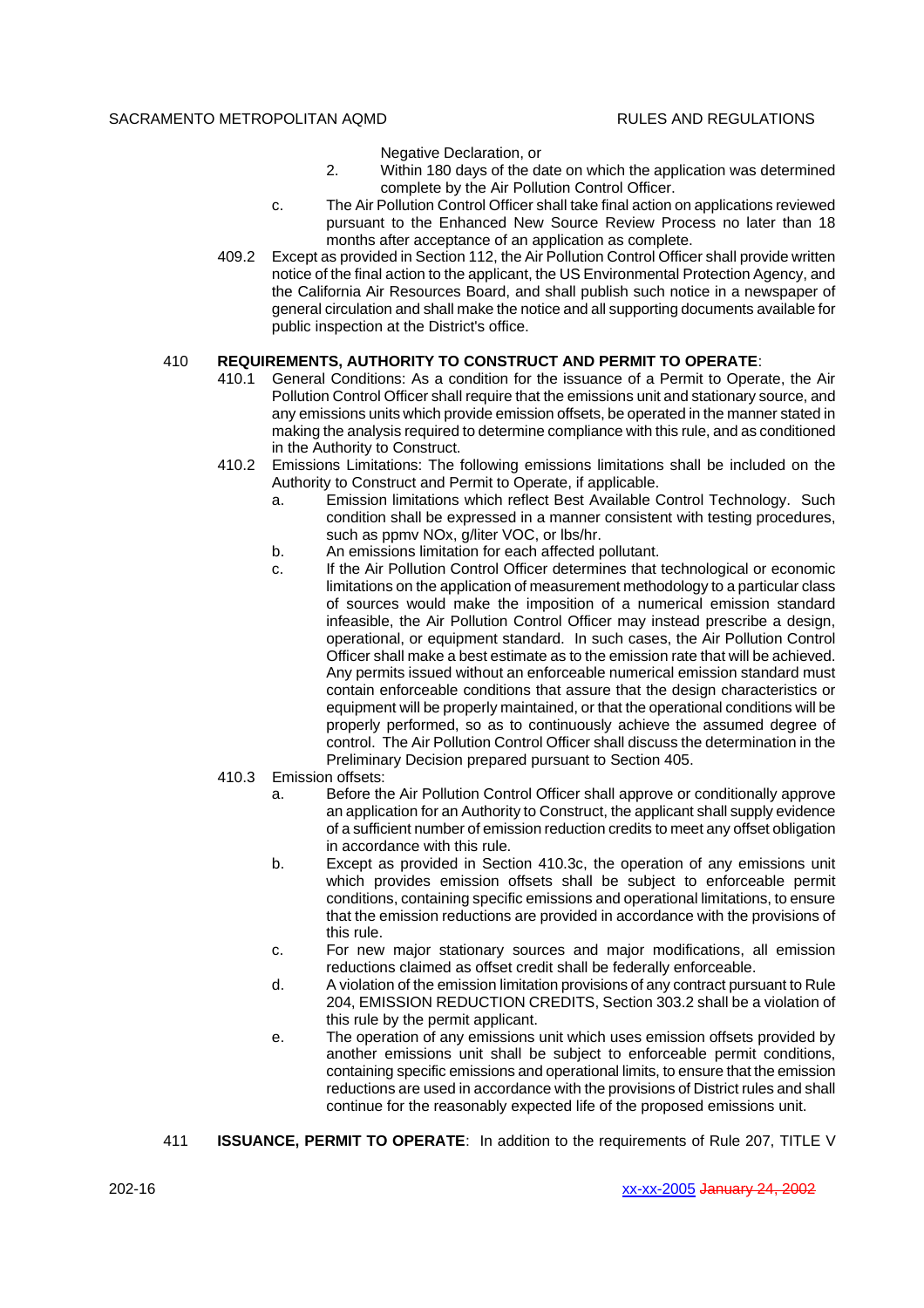FEDERAL OPERATING PERMIT PROGRAM if applicable, the Air Pollution Control Officer shall issue a Permit to Operate an emissions unit, pursuant to Rule 201, GENERAL PERMIT REQUIREMENTS, subject to the requirements of this rule if it is determined that any offsets required as a condition of an Authority to Construct or amendment to a Permit to Operate will commence not later than the initial operation of the new or modified source, and that the emission offsets shall be maintained throughout the operation of the new or modified source which is the beneficiary of the emission offsets. Further, the Air Pollution Control Officer shall determine that all conditions specified in the Authority to Construct have been complied with or will be complied with by the dates specified on the Authority to Construct. Such applicable conditions shall be contained in the Permit to Operate. Where a new or modified stationary source is, in whole or in part, a replacement for an existing stationary source on the same property, the Air Pollution Control Officer may allow a maximum of 90 days as a startup period for simultaneous operation of the existing stationary source and the new source or replacement.

- 412 **REGULATIONS IN FORCE GOVERN**: An Authority to Construct shall be granted or denied based on Best Available Control Technology and emission offset requirements of Sections 301 and 302 in force on the date the application is deemed complete as defined in Section 402. In addition, the Air Pollution Control Officer shall deny an Authority to Construct for any new stationary source or modification, or any portion thereof, unless:
	- 412.1 The new source or modification, or applicable portion thereof, complies with the provisions of this rule and all other applicable district rules and regulations; and
	- 412.2 The owner or operator of the proposed new or modified source has demonstrated that all major stationary sources owned or operated by such person (or by an entity controlling, controlled by, or under common control with such person) in California which are subject to emission limitations are in compliance, or on a schedule for compliance, with all applicable emission limitations and standards in the Federal Act.
- 413 **CALCULATION OF EMISSIONS FOR BACT TRIGGER LEVELS**: The emissions change for a new or modified emissions unit shall be calculated by subtracting the potential to emit of the emissions unit prior to modification from proposed emissions. Calculations shall be performed separately for each emissions unit for each calendar quarter.
- 414 **CALCULATION OF EMISSION OFFSET TRIGGERS FOR ROC AND NOx**: Except as provided in Sections 414.1, the cumulative emission increase for each calendar quarter for a stationary source shall be the sum of emissions from Sections 414.2 and 414.3 for each calendar quarter, expressed in terms of pounds per quarter.<br>414.1 Any potential to emit represented
	- 414.1 Any potential to emit represented by an Authority to Construct or Permit to Operate which has been canceled or has expired and emission reduction credits have not been applied for pursuant to Rule 204, EMISSION REDUCTION CREDITS shall not be included in the cumulative emissions increase calculation.
	- 414.2 The potential to emit for all emissions units based on current Permits to Operate or Authorities to Construct where Permits to Operate have not been issued, including the current application(s) being reviewed.
	- 414.3 Emission reduction credits obtained pursuant to Rule 204, EMISSION REDUCTION CREDITS, from emissions units installed after January 1, 1977.
- 415 **CALCULATION OF EMISSION OFFSET TRIGGERS FOR SOX, PM10 AND CO**: Except as provided in Sections 415.1, the cumulative emission increase for each calendar quarter for a stationary source shall be the sum of emissions from Sections 415.2, 415.3, and 415.4 for each calendar quarter, expressed in terms of pounds per quarter.
	- 415.1 Any potential to emit represented by an Authority to Construct or Permit to Operate which has been canceled or has expired and emission reduction credits have not been applied for pursuant to Rule 204, EMISSION REDUCTION CREDITS shall not be included in the cumulative emissions increase calculation.
	- 415.2 The potential to emit for all emissions units installed after January 1, 1977 based on current Permits to Operate or Authorities to Construct where Permits to Operate have not been issued, including the current application(s) being reviewed.
	- 415.3 All emission increases from the modification to emissions units installed prior to January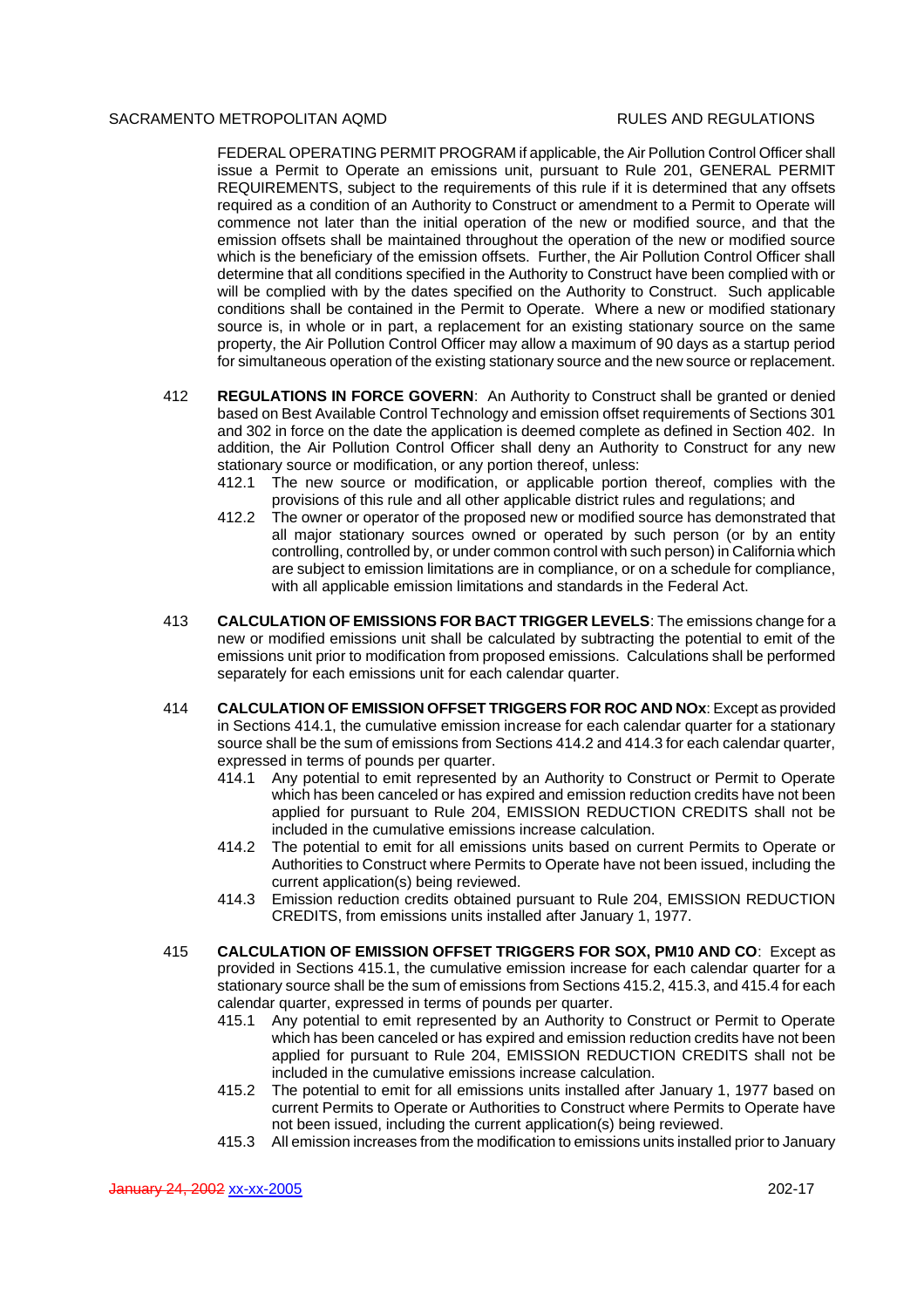- 1, 1977 and modified after January 1, 1977 as determined by Section 417 of this rule or procedures specified in this rule at the time of modification.
- 415.4 Emission reduction credits obtained pursuant to Rule 204, EMISSION REDUCTION CREDITS, from emissions units installed after January 1, 1977.
- 416 **CALCULATION OF POUNDS PER DAY EMISSION OFFSET TRIGGERS FOR PEAKING POWER PLANTS:** The proposed emissions are the maximum proposed emissions for any day for all these units at the stationary source.
- 417 **CALCULATION OF EMISSION OFFSETS REQUIRED FOR ROC AND NOx**: Calculations shall be performed separately for each pollutant and each emissions unit for each calendar quarter expressed in pounds per quarter. The net emission increase shall be:
	- 417.1 For new non-major sources and non-major modifications, the lesser of the following.
		- a. The potential to emit for all emissions units at the stationary source based on current Permits to Operate and Authorities to Construct including the current application subtracting the levels in Section 302.1; or
		- b. For new emissions units, the proposed emissions for the current application; or
		- c. For modifications to existing emissions units, the proposed emissions subtracting the historic potential emissions from the current application.
	- 417.2 For new major stationary sources, the proposed emissions for the current application.
	- 417.3 For major modifications:
		- a. For modifications of emissions units which had their potential to emit fully offset (including offset ratios) from a previous permitting action, the proposed emissions subtracting the potential to emit prior to modification from the current application for modification; or
		- b. For modifications of emissions units which have not had their potential to emit fully offset from a previous permitting action, the proposed emissions from the current application subtracting the lesser of the historic actual emissions or the adjusted historic potential emissions and subtracting any adjusted offsets that were previously provided. The net emission increase shall be calculated as follows:

offsets = PE – (lesser of HAE or AHPE) – AO

| Where, offsets = |        | offsets required prior to offset ratio required<br>pursuant to Section 303, if calculation is negative<br>then no offsets are required      |
|------------------|--------|---------------------------------------------------------------------------------------------------------------------------------------------|
| PE.              | $=$    | proposed emissions                                                                                                                          |
| <b>HAE</b>       |        | historic actual emissions                                                                                                                   |
| <b>AHPE</b>      | $\sim$ | potential to emit of the emission unit prior to<br>modification minus AO                                                                    |
| AO               |        | actual offsets, which are the offsets previously<br>provided divided by the offset ratio that was applied<br>during that permitting action. |

Any emissions increase represented by an Authority to Construct or Permit to Operate which has been cancelled or has expired shall not be included in the net emissions increase calculation.

- 418 **CALCULATION OF EMISSION OFFSETS REQUIRED FOR SOX, PM10 AND CO:** Calculations shall be performed separately for each pollutant and each emissions unit for each calendar quarter expressed in pounds per quarter. The net emissions increase shall be:<br>418.1 For new non-maior sources and non-maior modifications: For new non-major sources and non-major modifications:
	- a. For new emission units, the proposed emissions for the current application; or
	- b. For modifications to existing emissions units, the proposed emissions
	- subtracting the historic potential emissions from the current application.
	- 418.2 For new major stationary sources, the proposed emissions for the current application. 418.3 For major modifications:
		- a. For modifications of emissions units which had their potential to emit fully offset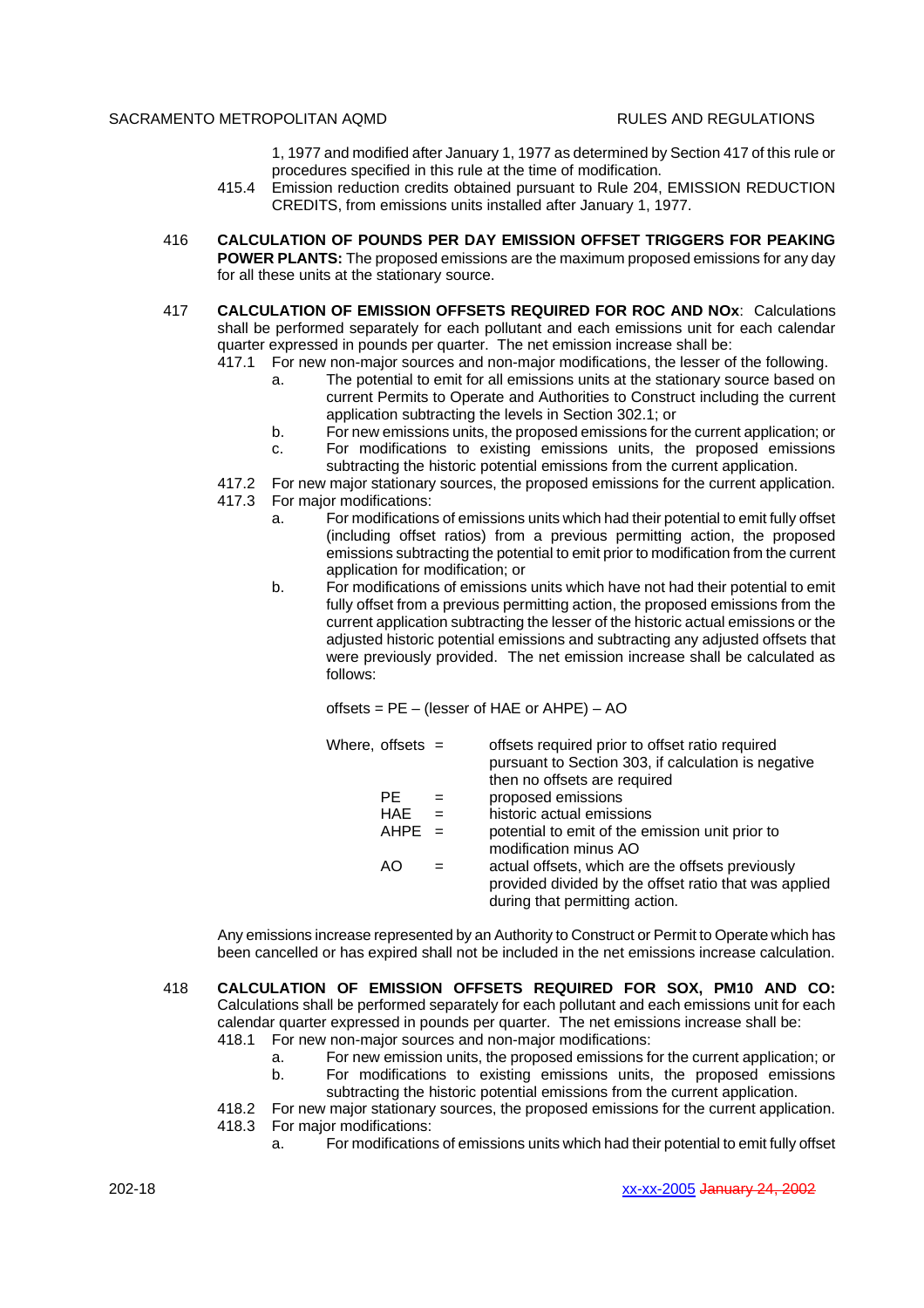from a previous permitting action, the proposed emissions subtracting the potential to emit prior to modification from the current application for modification; or

b. For modifications of emissions units which have not had their potential to emit fully offset from a previous permitting action, the proposed emissions from the current application subtracting the historic potential emissions and any offsets that were previously provided.

Offsets = PE – (lesser of HAE or AHPE) – AO

|  | Where, offsets = |     | offsets required prior to offset ratio required<br>pursuant to Section 303 if calculation is negative<br>then no offsets are required       |
|--|------------------|-----|---------------------------------------------------------------------------------------------------------------------------------------------|
|  | PE.              | $=$ | proposed emissions                                                                                                                          |
|  | <b>HAE</b>       |     | historic actual emissions                                                                                                                   |
|  | $AHPE =$         |     | potential to emit of the emission unit prior to<br>modification minus AO                                                                    |
|  | AO               |     | actual offsets, which are the offsets previously<br>provided divided by the offset ratio that was applied<br>during that permitting action. |

- 419 **CALCULATION OF EMISSIONS FOR NOTIFICATION TRIGGERS:** The increase in potential to emit shall be calculated by subtracting the potential to emit prior to modification from the proposed emissions.
- 420 **POWER PLANTS:** This section shall apply to all power plants proposed to be constructed in the District and for which a Notice of Intention (NOI) or Application for Certification (AFC) has been accepted by the California Energy Commission.
	- 420.1 Within 14 days of receipt of a Notice of Intention, the Air Pollution Control Officer shall notify the Air Resources Board and the California Energy Commission of the District's intent to participate in the Notice of Intention proceeding. If the District chooses to participate in the Notice of Intention proceeding, the Air Pollution Control Officer shall prepare and submit a report to the California Air Resources Board and the California Energy Commission prior to the conclusion of the non-adjudicatory hearing specified in Section 25509.5 of the California Public Resources Code. That report shall include, at a minimum:
		- a. a preliminary specific definition of Best Available Control Technology for the proposed facility;
		- b. a preliminary discussion of whether there is substantial likelihood that the requirements of this rule and all other District regulations can be satisfied by the proposed facility;
		- c. a preliminary list of conditions which the proposed facility must meet in order to comply with this rule or any other applicable district regulation.

The preliminary determinations contained in the report shall be as specific as possible within the constraints of the information contained in the Notice of Intention.

- 420.2 Upon receipt of an Application for Certification for a power plant, the Air Pollution Control Officer shall conduct a determination of compliance review. This determination shall consist of a review identical to that which would be performed if an application for a permit to construct had been received for the power plant. If the information contained in the Application for Certification does not meet the requirements of this rule, the Air Pollution Control Officer shall, within 20 calendar days of receipt of the Application for Certification, so inform the California Energy Commission, and the Application for Certification shall be considered incomplete and returned to the applicant for resubmittal.
- 420.3 The Air Pollution Control Officer shall consider the Application for Certification to be equivalent to an application for a permit to construct during the determination of compliance review, and shall apply all provisions of this rule which apply to applications